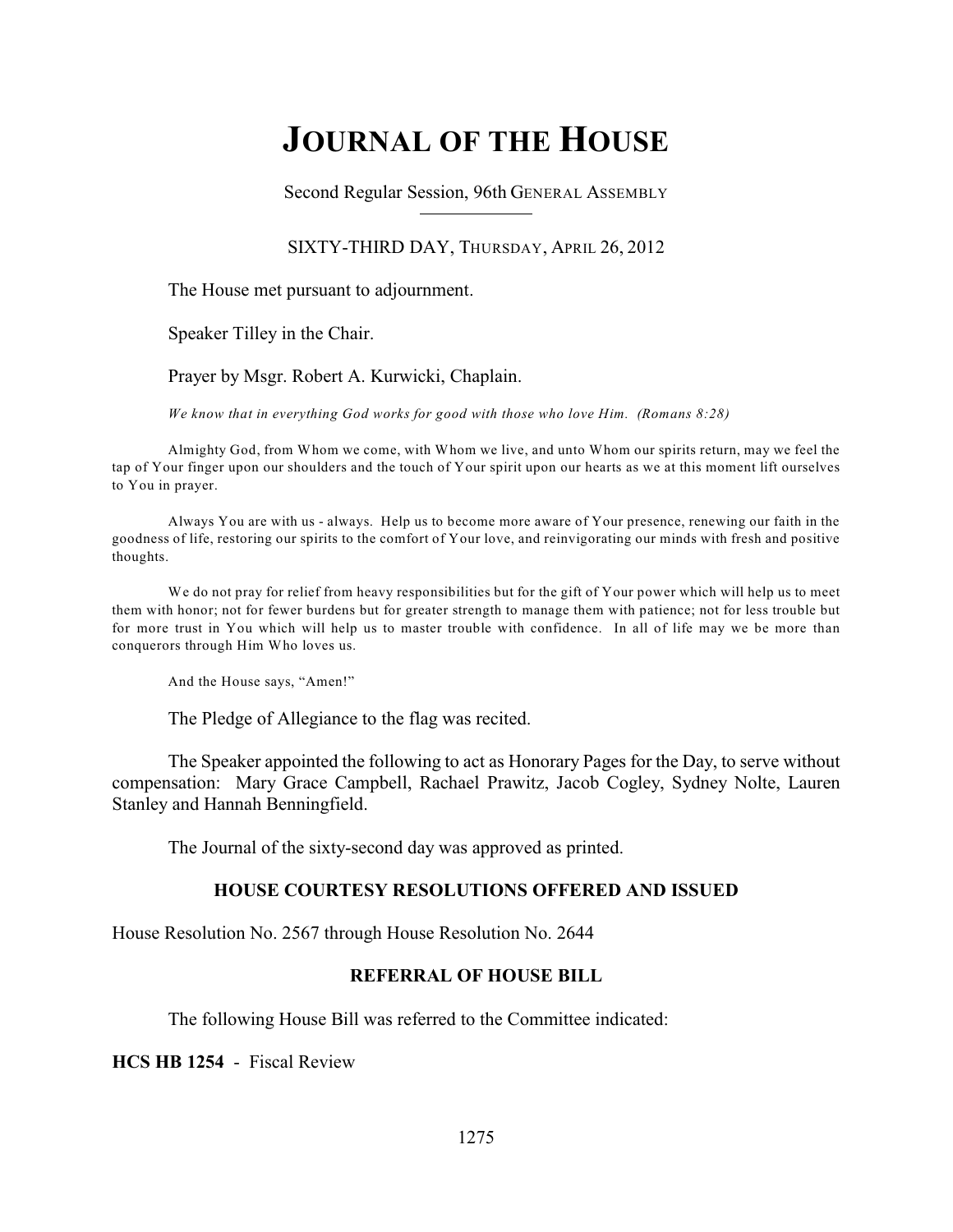# **COMMITTEE REPORT**

**Committee on Fiscal Review**, Chairman Stream reporting:

Mr. Speaker: Your Committee on Fiscal Review, to which was referred **HCS HB 1254**, begs leave to report it has examined the same and recommends that it **Do Pass**.

### **THIRD READING OF HOUSE BILLS**

**HCS HB 1117**, relating to the Missouri and Midwest Rail Integration and Improvement Commission, was taken up by Representative Brown (50).

On motion of Representative Brown (50), **HCS HB 1117** was read the third time and passed by the following vote:

AYES: 134

| Anders           | Asbury        | Atkins       | Aull           | Bahr           |
|------------------|---------------|--------------|----------------|----------------|
| <b>Barnes</b>    | Berry         | Black        | <b>Brandom</b> | <b>Brattin</b> |
| Brown 50         | Brown 85      | Brown 116    | Burlison       | Carlson        |
| Casey            | Cauthorn      | Cierpiot     | Conway 14      | Conway 27      |
| Cookson          | Cox           | Crawford     | Cross          | Curtman        |
| Davis            | Denison       | Dieckhaus    | Diehl          | Dugger         |
| Ellinger         | Ellington     | Elmer        | Entlicher      | Fallert        |
| Fisher           | Fitzwater     | Flanigan     | Fuhr           | Gatschenberger |
| Gosen            | Guernsey      | Haefner      | Hampton        | Harris         |
| Higdon           | Hinson        | Hodges       | Holsman        | Hoskins        |
| Hough            | Houghton      | Hubbard      | Hummel         | Johnson        |
| Jones 63         | Jones 89      | Jones 117    | Kander         | Keeney         |
| Kelly 24         | Kirkton       | Klippenstein | Koenig         | Korman         |
| Kratky           | Lair          | Lampe        | Lant           | Largent        |
| Lasater          | Leara         | Lichtenegger | Long           | Marshall       |
| McCaherty        | McCann Beatty | McCreery     | McDonald       | McGeoghegan    |
| McGhee           | McNary        | McNeil       | Molendorp      | Montecillo     |
| Morgan           | Nance         | Neth         | Newman         | Nichols        |
| Nolte            | Oxford        | Pace         | Phillips       | Pierson        |
| Pollock          | Ouinn         | Reiboldt     | Richardson     | Riddle         |
| Rizzo            | Rowland       | Ruzicka      | Schad          | Scharnhorst    |
| Schatz           | Schieber      | Schieffer    | Schoeller      | Schupp         |
| Shively          | Shumake       | Sifton       | Silvey         | Smith 150      |
| Solon            | Sommer        | Spreng       | Stream         | Swearingen     |
| Swinger          | Taylor        | Thomson      | Torpey         | Wallingford    |
| Walton Gray      | Webber        | W ells       | Weter          | White          |
| Wieland          | <b>Wyatt</b>  | Zerr         | Mr Speaker     |                |
| <b>NOES: 002</b> |               |              |                |                |
| Franklin         | Leach         |              |                |                |

PRESENT: 000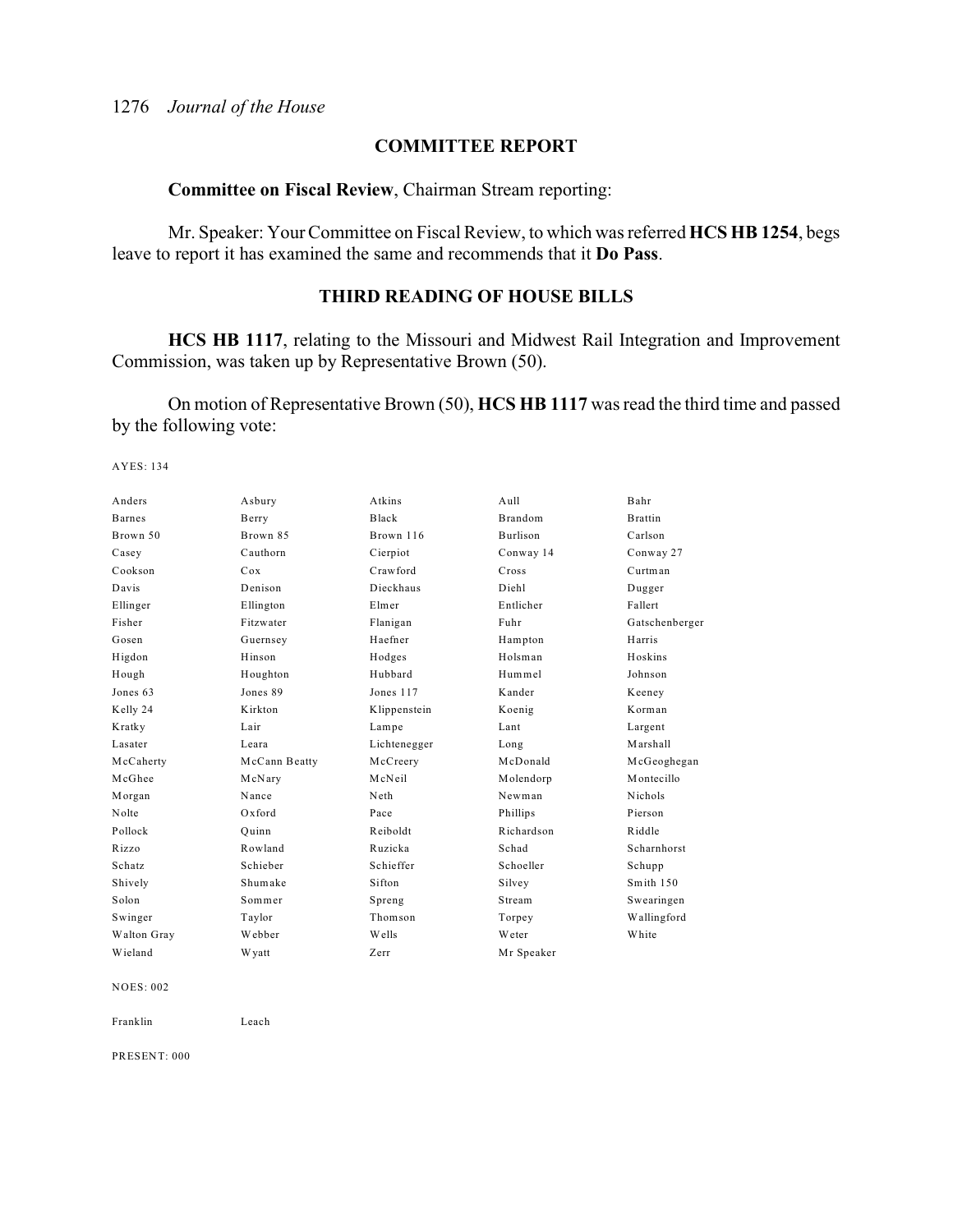#### ABSENT WITH LEAVE: 027

| Allen   | Bernskoetter | Carter    | Colona     | Day       |
|---------|--------------|-----------|------------|-----------|
| Fraker  | Franz        | Frederick | Funderburk | Grisamore |
| Hughes  | Kelley 126   | Lauer     | Loehner    | May       |
| McManus | Meadows      | Nasheed   | Parkinson  | Redmon    |
| Sater   | Schneider    | Smith 71  | Still      | Talboy    |
| Webb    | Wright       |           |            |           |

Speaker Tilley declared the bill passed.

**HCS#2 HB 1475**, relating to tanning devices, was taken up by Representative Cross.

**HCS#2 HB 1475** was laid over.

**HB 1592**, relating to taxes and revenue bonds, was taken up by Representative Jones (89).

On motion of Representative Jones (89), **HB 1592** was read the third time and passed by the following vote:

| A llen        | Anders       | Atkins      | A <sub>u</sub> 11 | <b>Barnes</b> |
|---------------|--------------|-------------|-------------------|---------------|
| Bernskoetter  | Berry        | Black       | <b>Brandom</b>    | Brown 50      |
| Brown 85      | Brown 116    | Burlison    | Carlson           | Carter        |
| Casey         | Cauthorn     | Cierpiot    | Colona            | Conway 14     |
| Conway 27     | Cookson      | Cox         | Crawford          | Cross         |
| Davis         | Denison      | Dieckhaus   | Diehl             | Dugger        |
| Ellinger      | Ellington    | Elmer       | Entlicher         | Fallert       |
| Fisher        | Fitzwater    | Flanigan    | Fraker            | Franklin      |
| Franz         | Frederick    | Fuhr        | Gatschenberger    | Gosen         |
| Guernsey      | Haefner      | Hampton     | Harris            | Higdon        |
| Hinson        | Hodges       | Hoskins     | Hough             | Houghton      |
| Hubbard       | Hummel       | Johnson     | Jones 63          | Jones 89      |
| Jones 117     | Kander       | Keeney      | Kelley 126        | Kelly 24      |
| Kirkton       | Klippenstein | Korman      | Kratky            | Lair          |
| Lampe         | Lant         | Largent     | Lasater           | Leara         |
| Lichtenegger  | Loehner      | Long        | May               | McCaherty     |
| McCann Beatty | McCreery     | McDonald    | McGeoghegan       | McGhee        |
| McManus       | McNary       | McNeil      | Molendorp         | Montecillo    |
| Morgan        | Nance        | Nasheed     | Neth              | Newman        |
| Nichols       | Nolte        | Oxford      | Pace              | Parkinson     |
| Phillips      | Pierson      | Pollock     | Ouinn             | Reiboldt      |
| Richardson    | Riddle       | Rizzo       | Rowland           | Ruzicka       |
| Schad         | Scharnhorst  | Schatz      | Schieffer         | Schneider     |
| Schoeller     | Schupp       | Shively     | Shumake           | Sifton        |
| Smith 71      | Smith 150    | Solon       | Sommer            | Spreng        |
| Still         | Stream       | Swearingen  | Swinger           | Taylor        |
| Thomson       | Torpey       | Wallingford | Walton Gray       | Webb          |
| Webber        | Weter        | White       | Wieland           | Wright        |
| Wyatt         | Zerr         | Mr Speaker  |                   |               |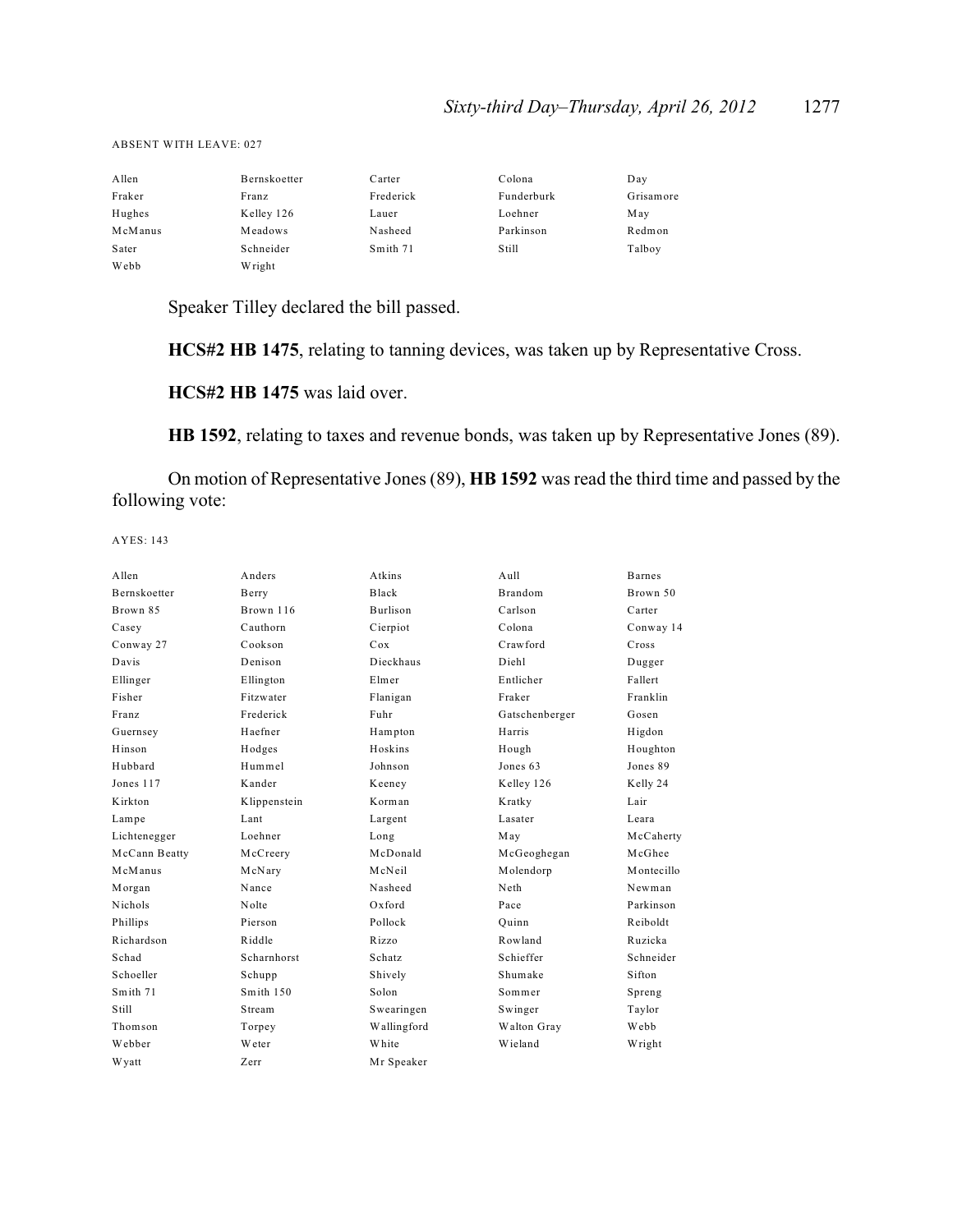NOES: 008

| Asbury                        | Bahr       | <b>B</b> rattin | Curtman | Koenig |
|-------------------------------|------------|-----------------|---------|--------|
| Leach                         | Marshall   | Schieber        |         |        |
| PRESENT: 000                  |            |                 |         |        |
| <b>ABSENT WITH LEAVE: 012</b> |            |                 |         |        |
| Day                           | Funderburk | Grisamore       | Holsman | Hughes |
| Lauer                         | Meadows    | Redmon          | Sater   | Silvey |
| Talboy                        | Wells      |                 |         |        |

Speaker Tilley declared the bill passed.

**HCS HB 1758**, relating to parent/child relationships, was taken up by Representative Long.

On motion of Representative Long, **HCS HB 1758** was read the third time and passed by the following vote:

| Allen            | Anders         | Asbury              | Atkins         | Aull         |
|------------------|----------------|---------------------|----------------|--------------|
| Bahr             | <b>Barnes</b>  | <b>Bernskoetter</b> | Berry          | Black        |
| <b>Brandom</b>   | <b>Brattin</b> | Brown 50            | Brown 85       | Brown 116    |
| <b>Burlison</b>  | Carter         | Casey               | Cauthorn       | Cierpiot     |
| Conway 14        | Conway 27      | Cookson             | Cox            | Crawford     |
| Cross            | Curtman        | Davis               | Denison        | Dieckhaus    |
| Diehl            | Dugger         | Elmer               | Entlicher      | Fallert      |
| Fisher           | Fitzwater      | Flanigan            | Fraker         | Franklin     |
| Franz            | Frederick      | Fuhr                | Gatschenberger | Gosen        |
| Guernsey         | Haefner        | Hampton             | Harris         | Higdon       |
| Hinson           | Hodges         | Hoskins             | Hough          | Houghton     |
| Hubbard          | Johnson        | Jones 63            | Jones 89       | Jones 117    |
| Kander           | Keeney         | Kelley 126          | Klippenstein   | Koenig       |
| Korman           | Kratky         | Lair                | Lampe          | Lant         |
| Largent          | Lasater        | Leach               | Leara          | Lichtenegger |
| Loehner          | Long           | McCaherty           | McDonald       | McGeoghegan  |
| McGhee           | McManus        | McNary              | Molendorp      | Morgan       |
| Nance            | Nasheed        | Neth                | <b>Nichols</b> | Nolte        |
| Parkinson        | Phillips       | Pollock             | Quinn          | Reiboldt     |
| Richardson       | Riddle         | Rowland             | Ruzicka        | Scharnhorst  |
| Schatz           | Schieffer      | Schneider           | Schoeller      | Shively      |
| Shumake          | Silvey         | Smith 150           | Solon          | Sommer       |
| Stream           | Swinger        | Thomson             | Torpey         | Wallingford  |
| Webber           | Wells          | Weter               | White          | Wieland      |
| Wright           | Zerr           | Mr Speaker          |                |              |
| <b>NOES: 029</b> |                |                     |                |              |
| Carlson          | Colona         | Ellinger            | Ellington      | Hummel       |
| Kirkton          | Marshall       | May                 | McCann Beatty  | McCreery     |
| McNeil           | Montecillo     | Newman              | $Ox$ ford      | Pace         |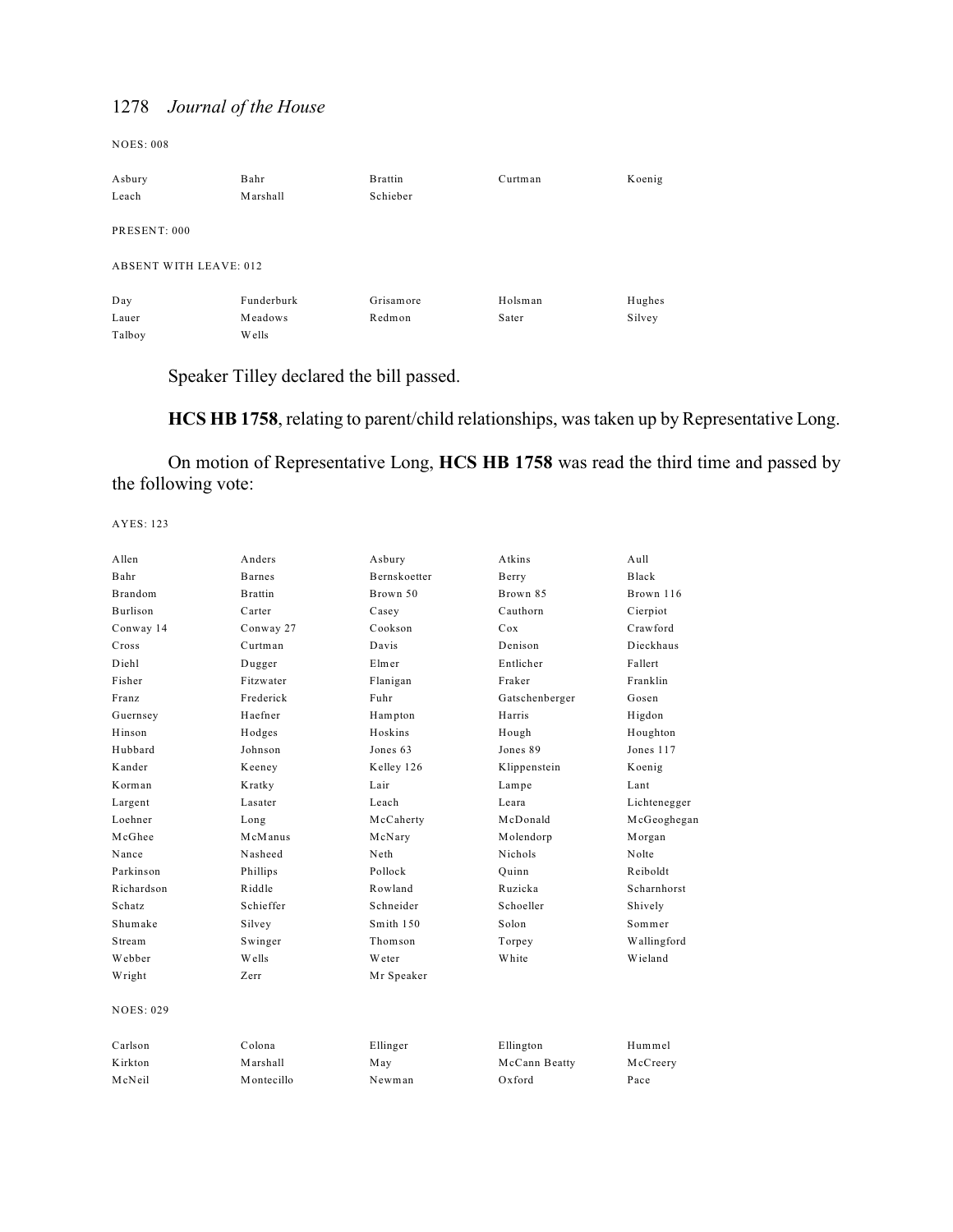# *Sixty-third Day–Thursday, April 26, 2012* 1279

| Pierson                       | Rizzo       | Schad     | Schieber | Schupp     |
|-------------------------------|-------------|-----------|----------|------------|
| Sifton                        | Smith 71    | Spreng    | Still    | Swearingen |
| Taylor                        | Walton Gray | Webb      | W yatt   |            |
| PRESENT: 000                  |             |           |          |            |
| <b>ABSENT WITH LEAVE: 011</b> |             |           |          |            |
|                               |             |           |          |            |
| Day                           | Funderburk  | Grisamore | Holsman  | Hughes     |
| Kelly 24                      | Lauer       | Meadows   | Redmon   | Sater      |
| Talboy                        |             |           |          |            |

Speaker Tilley declared the bill passed.

**HCS HB 1280**, relating to a peer review process for design professionals, was taken up by Representative Korman.

On motion of Representative Korman, **HCS HB 1280** was read the third time and passed by the following vote:

| Allen            | Asbury       | Bahr           | <b>Barnes</b>  | Bernskoetter |
|------------------|--------------|----------------|----------------|--------------|
| Berry            | Brandom      | <b>Brattin</b> | Brown 85       | Brown 116    |
| Burlison         | Cauthorn     | Cierpiot       | Cookson        | Cox          |
| Crawford         | Cross        | Curtman        | Davis          | Denison      |
| Dieckhaus        | Diehl        | Dugger         | Elmer          | Entlicher    |
| Fisher           | Fitzwater    | Flanigan       | Fraker         | Franklin     |
| Franz            | Frederick    | Fuhr           | Gatschenberger | Gosen        |
| Grisamore        | Guernsey     | Haefner        | Higdon         | Hinson       |
| Hoskins          | Hough        | Houghton       | Johnson        | Jones 89     |
| Jones 117        | Keeney       | Kelley 126     | Klippenstein   | Koenig       |
| Korman           | Lair         | Lant           | Lasater        | Leach        |
| Leara            | Lichtenegger | Loehner        | Long           | McNary       |
| Nance            | Neth         | Parkinson      | Phillips       | Pollock      |
| Reiboldt         | Riddle       | Rowland        | Ruzicka        | Schad        |
| Schatz           | Schieber     | Schneider      | Schoeller      | Shumake      |
| Silvey           | Smith 150    | Sommer         | Stream         | Thomson      |
| Torpey           | Wallingford  | Wells          | Weter          | White        |
| Wieland          | Zerr         | Mr Speaker     |                |              |
| <b>NOES: 061</b> |              |                |                |              |
| Anders           | Atkins       | $A$ ull        | Black          | Brown 50     |
| Carlson          | Carter       | Casey          | Colona         | Conway 14    |
| Conway 27        | Ellinger     | Ellington      | Fallert        | Hampton      |
| Harris           | Hodges       | Hubbard        | Hummel         | Jones 63     |
| Kander           | Kelly 24     | Kirkton        | Kratky         | Lampe        |
| Largent          | Marshall     | May            | McCann Beatty  | McCreery     |
| McDonald         | McGeoghegan  | McManus        | McNeil         | Molendorp    |
| Montecillo       | Morgan       | Nasheed        | Newman         | Nichols      |
| Oxford           | Pace         | Pierson        | Quinn          | Richardson   |
| Rizzo            | Schieffer    | Schupp         | Shively        | Sifton       |
|                  |              |                |                |              |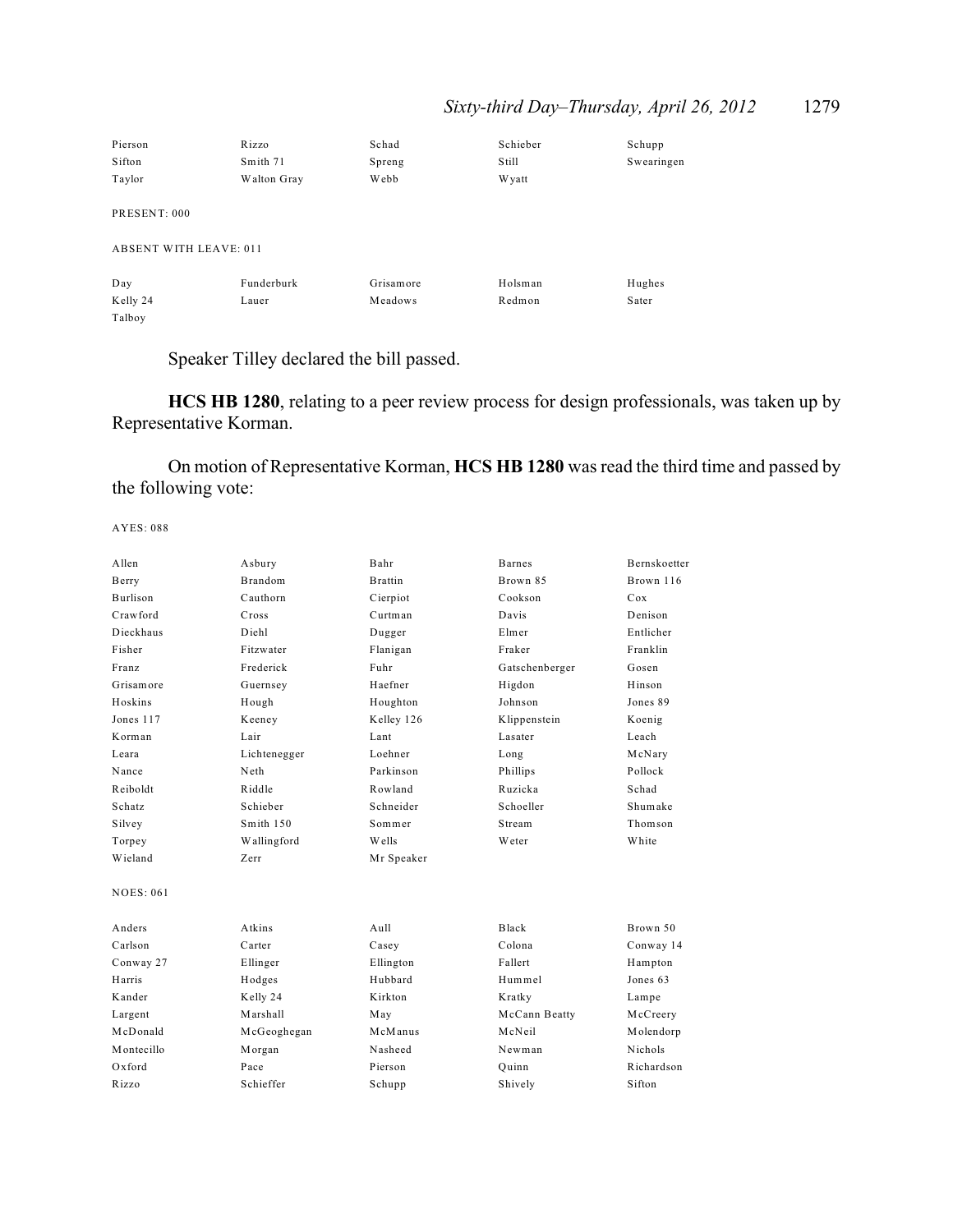| Smith 71                      | Solon       | Spreng      | Still  | Swearingen |
|-------------------------------|-------------|-------------|--------|------------|
| Swinger                       | Taylor      | Walton Gray | Webb   | Webber     |
| <b>Wyatt</b>                  |             |             |        |            |
|                               |             |             |        |            |
| PRESENT: 000                  |             |             |        |            |
|                               |             |             |        |            |
| <b>ABSENT WITH LEAVE: 014</b> |             |             |        |            |
| Day                           | Funderburk  | Holsman     | Hughes | Lauer      |
| McCaherty                     | McGhee      | Meadows     | Nolte  | Redmon     |
|                               |             |             |        |            |
| Sater                         | Scharnhorst | Talboy      | Wright |            |

Speaker Tilley declared the bill passed.

Representative Smith (150) assumed the Chair.

**HCS HBs 1741 & 1543**, relating to public employee retirement benefits, was taken up by Representative Leara.

On motion of Representative Leara, **HCS HBs 1741 & 1543** was read the third time and passed by the following vote:

| A llen         | Anders         | Asbury              | Atkins        | A <sub>u</sub> 11 |
|----------------|----------------|---------------------|---------------|-------------------|
| Bahr           | <b>Barnes</b>  | <b>Bernskoetter</b> | Berry         | Black             |
| <b>Brandom</b> | <b>Brattin</b> | Brown 50            | Brown 85      | Brown 116         |
| Burlison       | Carlson        | Carter              | Casey         | Cauthorn          |
| Cierpiot       | Colona         | Conway 14           | Conway 27     | Cookson           |
| Cox            | Crawford       | Cross               | Curtman       | Davis             |
| Denison        | Dieckhaus      | Diehl               | Dugger        | Ellinger          |
| Ellington      | Elmer          | Entlicher           | Fallert       | Fisher            |
| Fitzwater      | Flanigan       | Fraker              | Franklin      | Franz             |
| Frederick      | Fuhr           | Gatschenberger      | Gosen         | Grisamore         |
| Guernsey       | Haefner        | Hampton             | Harris        | Higdon            |
| Hinson         | Hodges         | Holsman             | Hoskins       | Hough             |
| Houghton       | Hummel         | Johnson             | Jones 63      | Jones 89          |
| Jones 117      | Kander         | Keeney              | Kelley 126    | Kelly 24          |
| Kirkton        | Klippenstein   | Koenig              | Korman        | Kratky            |
| Lair           | Lampe          | Lant                | Largent       | Lasater           |
| Leach          | Leara          | Lichtenegger        | Loehner       | Long              |
| Marshall       | May            | McCaherty           | McCann Beatty | McCreery          |
| McDonald       | McGeoghegan    | McManus             | McNary        | McNeil            |
| Molendorp      | Montecillo     | Morgan              | Nance         | Nasheed           |
| Neth           | Newman         | <b>Nichols</b>      | Nolte         | Oxford            |
| Pace           | Parkinson      | Phillips            | Pierson       | Ouinn             |
| Reiboldt       | Riddle         | Rizzo               | Schad         | Schatz            |
| Schieber       | Schieffer      | Schoeller           | Schupp        | Shively           |
| Shumake        | Sifton         | Silvey              | Smith 71      | Smith $150$       |
| Solon          | Sommer         | Spreng              | Still         | Stream            |
| Swearingen     | Swinger        | Taylor              | Thomson       | Torpey            |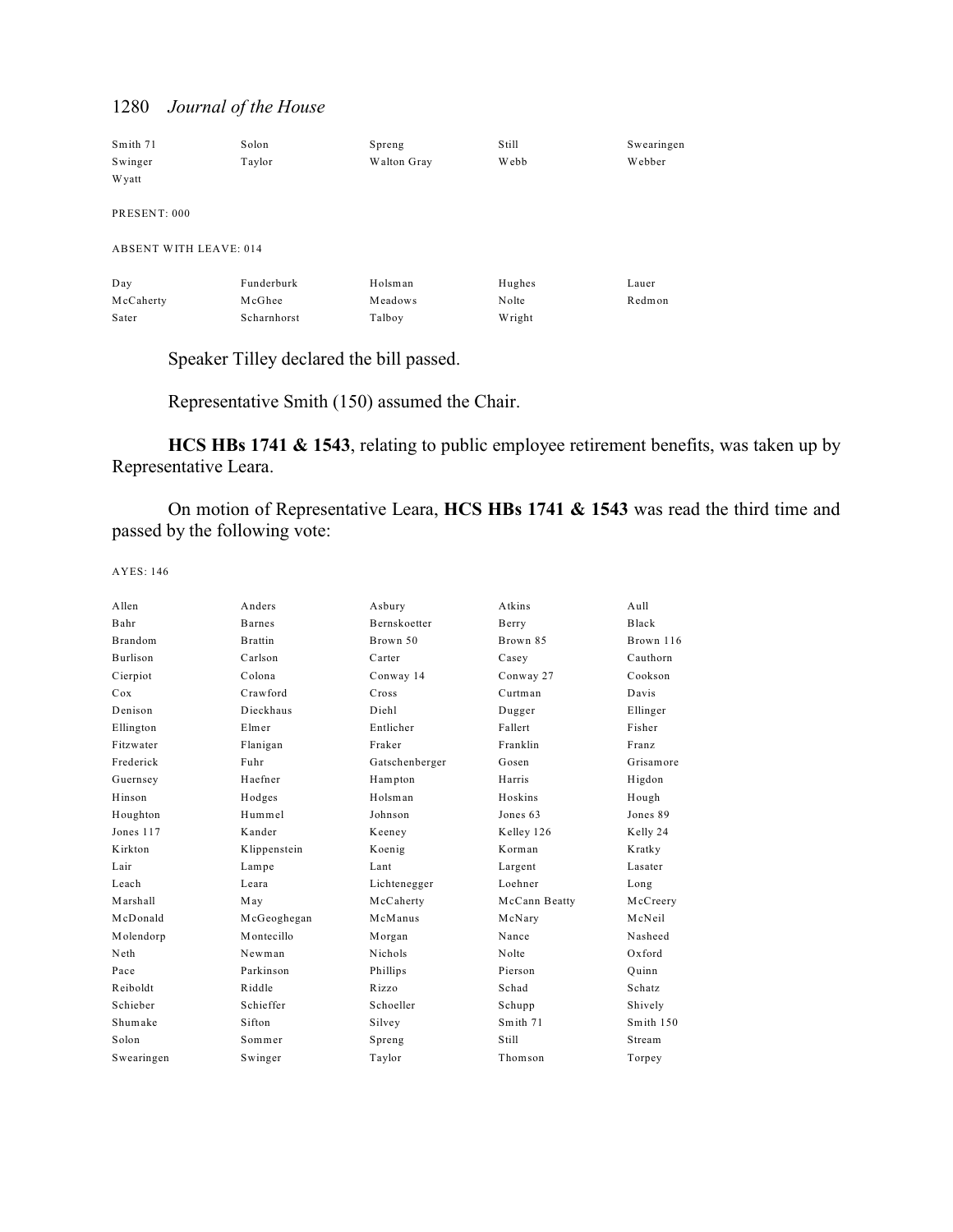# *Sixty-third Day–Thursday, April 26, 2012* 1281

| Wallingford                   | Walton Gray | Webb    | Webber      | Wells      |
|-------------------------------|-------------|---------|-------------|------------|
| Weter                         | White       | Wieland | Wright      | W yatt     |
| Zerr                          |             |         |             |            |
| <b>NOES: 000</b>              |             |         |             |            |
| PRESENT: 000                  |             |         |             |            |
| <b>ABSENT WITH LEAVE: 017</b> |             |         |             |            |
| Day                           | Funderburk  | Hubbard | Hughes      | Lauer      |
| McGhee                        | Meadows     | Pollock | Redmon      | Richardson |
| Rowland                       | Ruzicka     | Sater   | Scharnhorst | Schneider  |
| Talboy                        | Mr Speaker  |         |             |            |

Representative Smith (150) declared the bill passed.

**HCS HB 1137**, relating to adoptions, was taken up by Representative Long.

On motion of Representative Long, **HCS HB 1137** was read the third time and passed by the following vote:

| Allen          | Anders        | Asbury              | Atkins         | Aull            |
|----------------|---------------|---------------------|----------------|-----------------|
| Bahr           | <b>Barnes</b> | <b>Bernskoetter</b> | Berry          | <b>Brandom</b>  |
| <b>Brattin</b> | Brown 50      | Brown 85            | Brown 116      | <b>Burlison</b> |
| Carlson        | Carter        | Casey               | Cauthorn       | Cierpiot        |
| Conway 14      | Conway 27     | Cookson             | Cox            | Crawford        |
| Cross          | Curtman       | Davis               | Denison        | Dieckhaus       |
| Diehl          | Dugger        | Ellington           | Entlicher      | Fallert         |
| Fisher         | Fitzwater     | Flanigan            | Fraker         | Franklin        |
| Franz          | Frederick     | Fuhr                | Gatschenberger | Gosen           |
| Grisamore      | Guernsey      | Haefner             | Hampton        | Harris          |
| Higdon         | Hinson        | Hodges              | Holsman        | Hoskins         |
| Hough          | Houghton      | Hummel              | Johnson        | Jones 89        |
| Jones 117      | Kander        | Keeney              | Kelley 126     | Kelly 24        |
| Kirkton        | Klippenstein  | Koenig              | Korman         | Kratky          |
| Lair           | Lampe         | Lant                | Largent        | Lasater         |
| Leach          | Leara         | Lichtenegger        | Loehner        | Long            |
| Marshall       | McCaherty     | McCann Beatty       | McDonald       | McGeoghegan     |
| McManus        | McNeil        | Molendorp           | Montecillo     | Morgan          |
| Nance          | Nasheed       | Neth                | Newman         | <b>Nichols</b>  |
| Pace           | Parkinson     | Phillips            | Ouinn          | Reiboldt        |
| Richardson     | Riddle        | Rizzo               | Rowland        | Ruzicka         |
| Schad          | Schatz        | Schieffer           | Schoeller      | Shively         |
| Shumake        | Silvey        | Smith 71            | Smith 150      | Solon           |
| Sommer         | Spreng        | Still               | Stream         | Swearingen      |
| Swinger        | Taylor        | Thomson             | Torpey         | Wallingford     |
| Walton Gray    | Webb          | Webber              | Wells          | Weter           |
| White          | Wieland       | Wright              | W yatt         | Zerr            |
|                |               |                     |                |                 |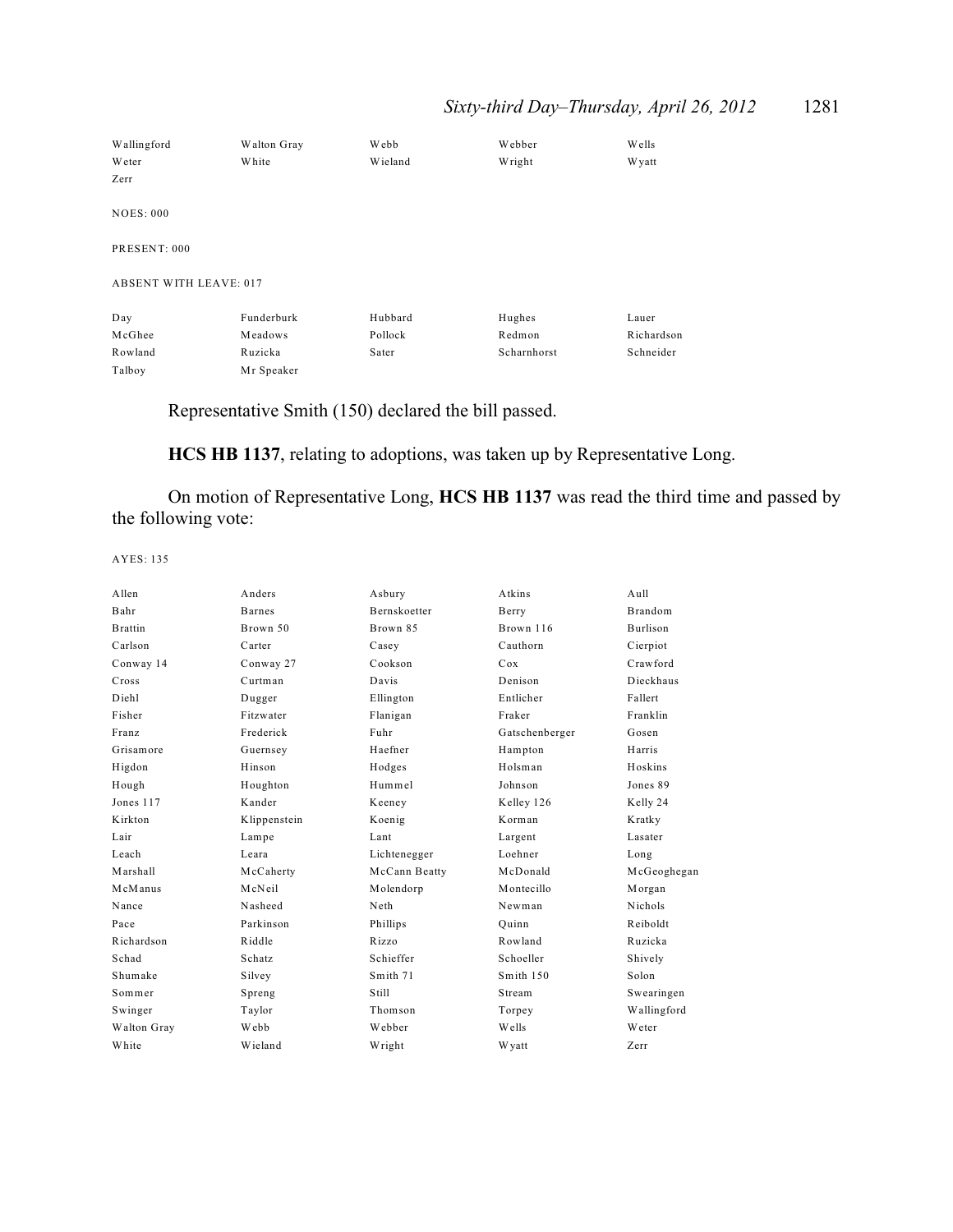NOES: 010

| Colona                        | Ellinger | Jones 63   | May        | McCreery    |
|-------------------------------|----------|------------|------------|-------------|
| Oxford                        | Pierson  | Schieber   | Schupp     | Sifton      |
| PRESENT: 000                  |          |            |            |             |
| <b>ABSENT WITH LEAVE: 018</b> |          |            |            |             |
| Black                         | Day      | Elmer      | Funderburk | Hubbard     |
| Hughes                        | Lauer    | McGhee     | McNary     | Meadows     |
| Nolte                         | Pollock  | Redmon     | Sater      | Scharnhorst |
| Schneider                     | Talboy   | Mr Speaker |            |             |

Representative Smith (150) declared the bill passed.

**HB 2099**, relating to the Whistleblower Protection Act, was taken up by Representative Elmer.

On motion of Representative Elmer, **HB 2099** was read the third time and passed by the following vote:

| Allen            | Asbury        | Bahr      | Bernskoetter    | Brandom     |
|------------------|---------------|-----------|-----------------|-------------|
| <b>Brattin</b>   | Brown 85      | Brown 116 | <b>Burlison</b> | Cauthorn    |
| Cierpiot         | Conway 14     | Cookson   | Cox             | Crawford    |
| Cross            | Curtman       | Davis     | Denison         | Diehl       |
| Dugger           | Elmer         | Entlicher | Fisher          | Fitzwater   |
| Flanigan         | Fraker        | Franklin  | Frederick       | Fuhr        |
| Gatschenberger   | Gosen         | Grisamore | Guernsey        | Haefner     |
| Hampton          | Higdon        | Hoskins   | Hough           | Houghton    |
| Johnson          | Jones 89      | Jones 117 | Keeney          | Kelley 126  |
| Klippenstein     | Koenig        | Korman    | Lair            | Lant        |
| Leara            | Lichtenegger  | Loehner   | Long            | McCaherty   |
| McGhee           | McNary        | Nance     | Nolte           | Parkinson   |
| Phillips         | Pollock       | Reiboldt  | Richardson      | Riddle      |
| Rowland          | Ruzicka       | Schad     | Schatz          | Schneider   |
| Schoeller        | Shumake       | Silvey    | Smith 150       | Sommer      |
| Stream           | Swinger       | Thomson   | Wallingford     | Wells       |
| Weter            | White         | Wieland   | Wright          | Zerr        |
| Mr Speaker       |               |           |                 |             |
| <b>NOES: 066</b> |               |           |                 |             |
| Anders           | Atkins        | $A$ ull   | <b>Barnes</b>   | Berry       |
| Black            | Brown 50      | Carlson   | Carter          | Casey       |
| Colona           | Conway 27     | Ellinger  | Ellington       | Fallert     |
| Harris           | Hodges        | Holsman   | Hughes          | Hummel      |
| Jones 63         | Kander        | Kelly 24  | Kirkton         | Kratky      |
| Lampe            | Largent       | Lasater   | Leach           | Marshall    |
| May              | McCann Beatty | McCreery  | McDonald        | McGeoghegan |
| McManus          | McNeil        | Meadows   | Molendorp       | Montecillo  |
| Morgan           | Nasheed       | Neth      | Newman          | Nichols     |
| $Ox$ ford        | Pace          | Pierson   | Quinn           | Rizzo       |
| Schieber         | Schieffer     | Schupp    | Shively         | Sifton      |
|                  |               |           |                 |             |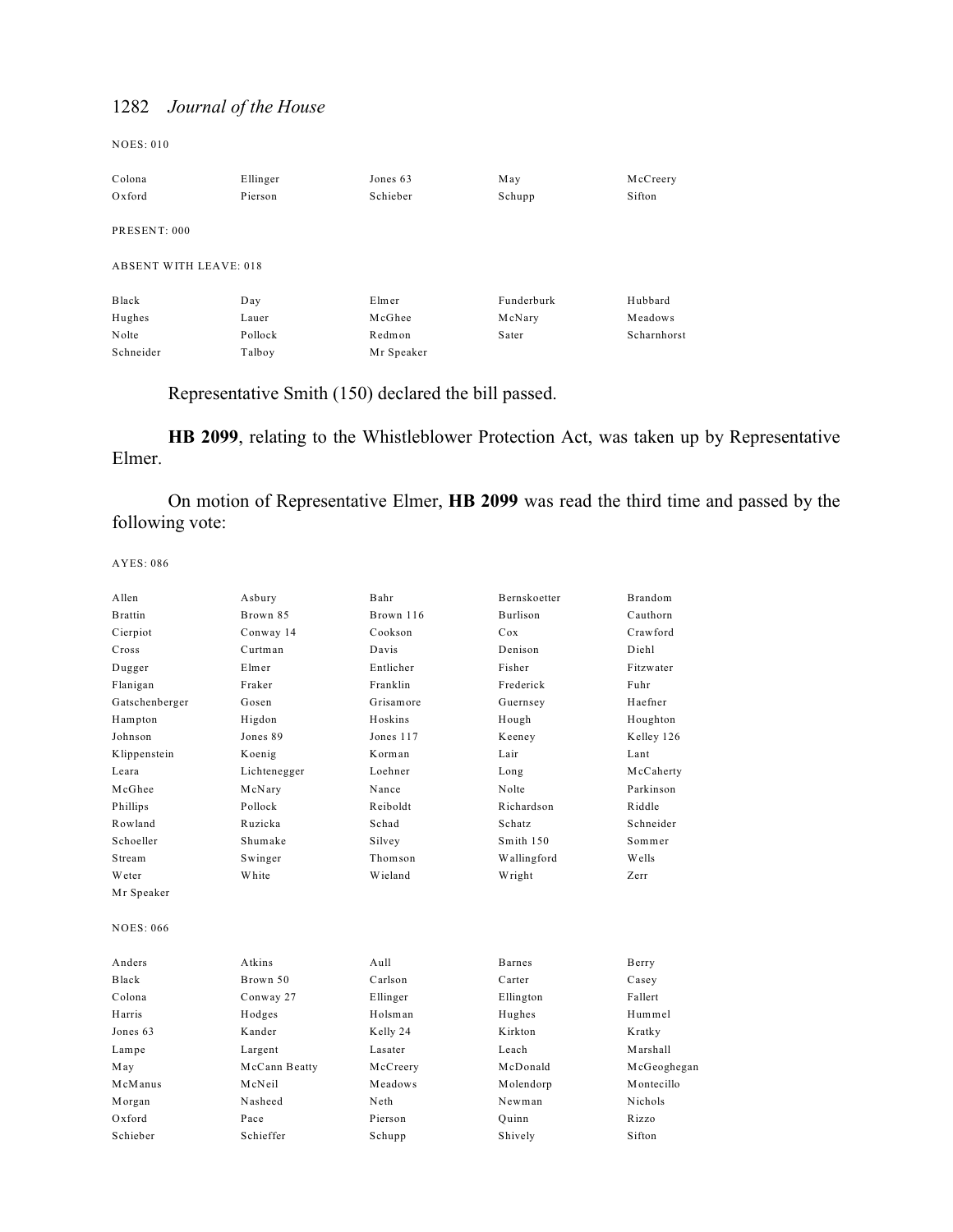# *Sixty-third Day–Thursday, April 26, 2012* 1283

| Smith 71                      | Solon     | Spreng      | Still      | Swearingen  |
|-------------------------------|-----------|-------------|------------|-------------|
| Taylor                        | Torpey    | Walton Gray | Webb       | Webber      |
| <b>Wyatt</b>                  |           |             |            |             |
|                               |           |             |            |             |
| PRESENT: 000                  |           |             |            |             |
| <b>ABSENT WITH LEAVE: 011</b> |           |             |            |             |
|                               |           |             |            |             |
| Day                           | Dieckhaus | Franz       | Funderburk | Hinson      |
| Hubbard                       | Lauer     | Redmon      | Sater      | Scharnhorst |
| Talboy                        |           |             |            |             |

Representative Smith (150) declared the bill passed.

**HCS HB 1818**, relating to property tax on time-share units, was taken up by Representative Schad.

On motion of Representative Schad, **HCS HB 1818** was read the third time and passed by the following vote:

| Bernskoetter<br>Berry   |            | Black           | <b>Brandom</b> | Brown 50       |
|-------------------------|------------|-----------------|----------------|----------------|
| Brown 85                | Brown 116  | <b>Burlison</b> | Casey          | Cauthorn       |
| Cierpiot<br>Colona      |            | Conway 14       | Conway 27      | Cookson        |
| Cox                     | Crawford   | Cross           | Curtman        | Davis          |
| Denison                 | Dieckhaus  | Diehl           | Dugger         | Elmer          |
| Entlicher<br>Fallert    |            | Fisher          | Fitzwater      | Flanigan       |
| Franklin<br>Fraker      |            | Frederick       | Fuhr           | Gatschenberger |
| Gosen                   | Grisamore  | Guernsey        | Haefner        | Hampton        |
| Harris<br>Higdon        |            | Hodges          | Hoskins        | Hough          |
| Houghton<br>Hughes      |            | Johnson         | Jones 89       | Jones 117      |
| Kander<br>Keeney        |            | Kelley 126      | Kelly 24       | Kirkton        |
| Koenig<br>Korman        |            | Kratky          | Lair           | Lampe          |
| Lant<br>Largent         |            | Lasater         | Leach          | Leara          |
| Loehner<br>Lichtenegger |            | Long            | Marshall       | McCaherty      |
| McCreery<br>McGhee      |            | McManus         | Molendorp      | Nance          |
| Neth<br>Newman          |            | Nolte           | Parkinson      | Phillips       |
| Pollock<br>Ouinn        |            | Reiboldt        | Richardson     | Riddle         |
| Rowland<br>Ruzicka      |            | Schad           | Schatz         | Schieber       |
| Schieffer               | Schneider  | Schoeller       | Shively        | Shumake        |
| Sifton<br>Silvey        |            | Smith 150       | Solon          | Sommer         |
| Stream<br>Swinger       |            | Taylor          | Thomson        | Torpey         |
| Wallingford<br>Wells    |            | Weter           | White          | Wieland        |
| Wright<br><b>Wyatt</b>  |            | Zerr            |                |                |
| <b>NOES: 030</b>        |            |                 |                |                |
| Atkins<br>Anders        |            | Carlson         | Carter         | Ellinger       |
| Holsman<br>Ellington    |            | Hummel          | Jones 63       | May            |
| McCann Beatty           | McDonald   | McGeoghegan     | McNeil         | Montecillo     |
| Nasheed<br>Morgan       |            | Nichols         | Oxford         | Pace           |
| Pierson<br>Rizzo        |            | Schupp          | Smith 71       | Spreng         |
| Still                   | Swearingen | Walton Gray     | Webb           | Webber         |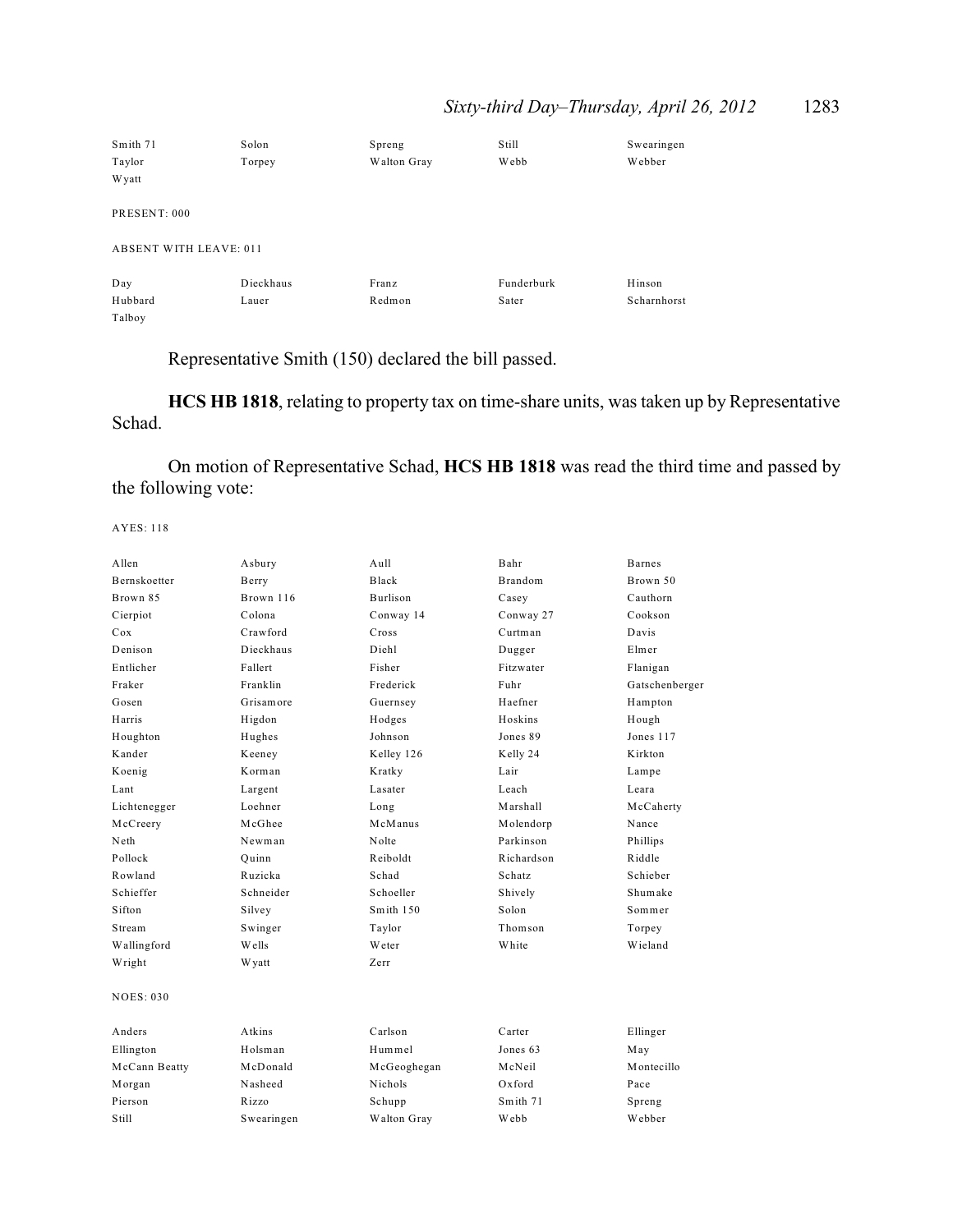PRESENT: 000

ABSENT WITH LEAVE: 015

| <b>Brattin</b> | Day          | Franz       | Funderburk | Hinson     |
|----------------|--------------|-------------|------------|------------|
| Hubbard        | Klippenstein | Lauer       | McNary     | Meadows    |
| Redmon         | Sater        | Scharnhorst | Talboy     | Mr Speaker |

Representative Smith (150) declared the bill passed.

**HB 1540**, relating to workers' compensation, was taken up by Representative Jones (89).

On motion of Representative Jones (89), **HB 1540** was read the third time and passed by the following vote:

AYES: 099

| Allen            | Asbury         | Aul1           | Bahr         | Bernskoetter  |
|------------------|----------------|----------------|--------------|---------------|
| Berry            | <b>Brandom</b> | <b>Brattin</b> | Brown 85     | Brown 116     |
| <b>Burlison</b>  | Cauthorn       | Cierpiot       | Conway 14    | Crawford      |
| Cross            | Curtman        | Davis          | Denison      | Dieckhaus     |
| Diehl            | Dugger         | Elmer          | Entlicher    | Fisher        |
| Fitzwater        | Flanigan       | Fraker         | Franklin     | Franz         |
| Frederick        | Fuhr           | Gatschenberger | Gosen        | Grisamore     |
| Haefner          | Hampton        | Higdon         | Hodges       | Hoskins       |
| Hough            | Houghton       | Johnson        | Jones 89     | Jones 117     |
| Keeney           | Kelley 126     | Kelly 24       | Klippenstein | Koenig        |
| Korman           | Lair           | Lant           | Largent      | Lasater       |
| Leach            | Leara          | Loehner        | Long         | McCaherty     |
| Molendorp        | Nance          | Neth           | Nolte        | Parkinson     |
| Pollock          | Ouinn          | Reiboldt       | Richardson   | Riddle        |
| Rowland          | Ruzicka        | Schad          | Scharnhorst  | Schatz        |
| Schieber         | Schieffer      | Schneider      | Schoeller    | Shively       |
| Shumake          | Silvey         | Smith 150      | Solon        | Sommer        |
| Stream           | Swinger        | Taylor         | Thomson      | Torpey        |
| Wallingford      | Wells          | Weter          | White        | Wieland       |
| Wright           | Wyatt          | Zerr           | Mr Speaker   |               |
| <b>NOES: 047</b> |                |                |              |               |
| Anders           | Atkins         | <b>Barnes</b>  | Black        | Brown 50      |
| Carlson          | Carter         | Casey          | Colona       | Conway 27     |
| Ellinger         | Ellington      | Fallert        | Harris       | Holsman       |
| Hughes           | Hummel         | Jones 63       | Kander       | Kirkton       |
| Kratky           | Lampe          | Marshall       | May          | McCann Beatty |
| McCreery         | McDonald       | McGeoghegan    | McManus      | McNeil        |
| Meadows          | Montecillo     | Morgan         | Nasheed      | Newman        |
| Nichols          | Oxford         | Pace           | Pierson      | Rizzo         |
| Schupp           | Sifton         | Smith 71       | Spreng       | Still         |
| Webb             | Webber         |                |              |               |

PRESENT: 001

Lichtenegger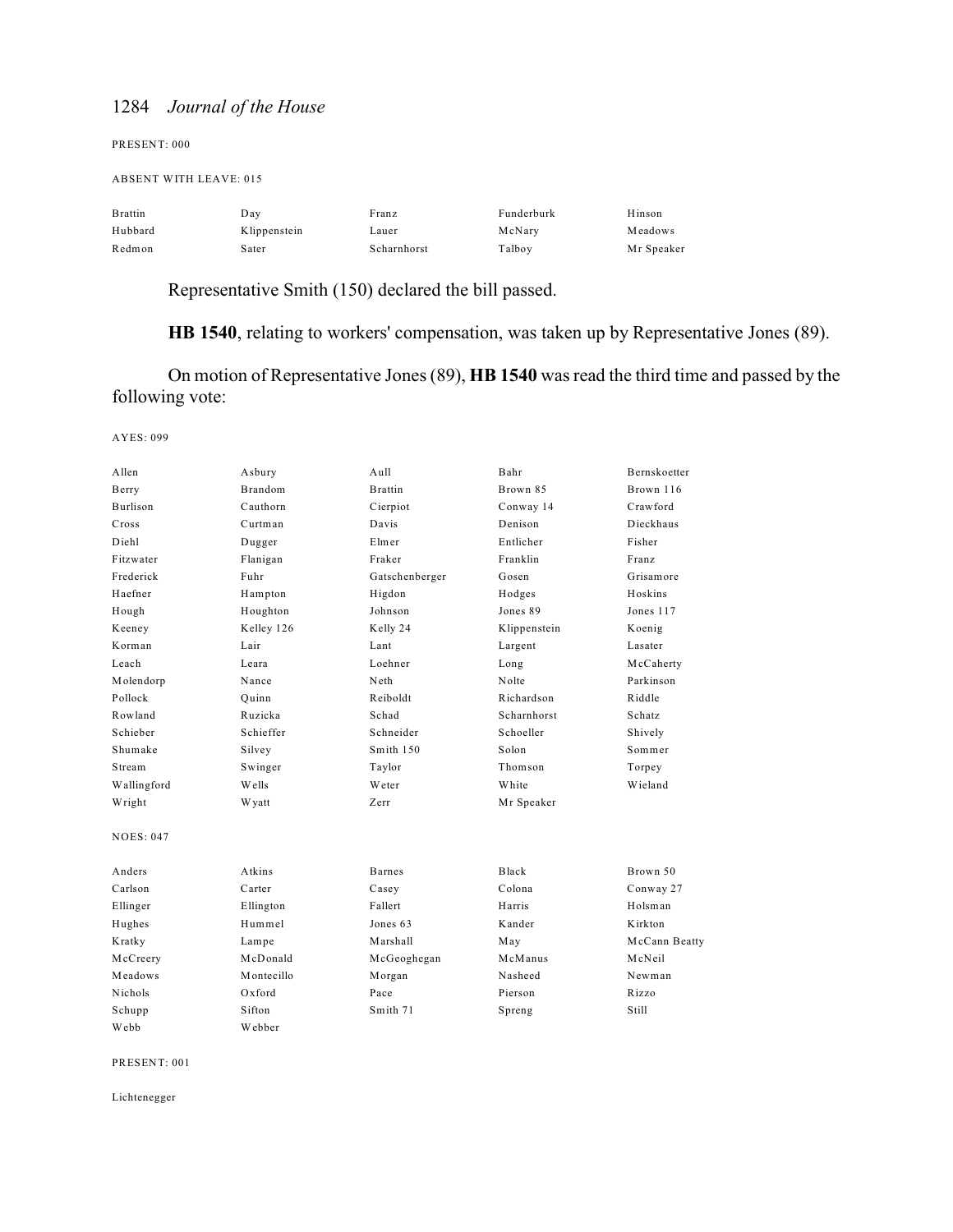#### ABSENT WITH LEAVE: 016

| Cookson     | Cox     | Day   | Funderburk | Guernsey |
|-------------|---------|-------|------------|----------|
| Hinson      | Hubbard | Lauer | McGhee     | McNary   |
| Phillips    | Redmon  | Sater | Swearingen | Talboy   |
| Walton Gray |         |       |            |          |

Representative Smith (150) declared the bill passed.

**HCS HB 1869**, relating to elections, was taken up by Representative Dugger.

On motion of Representative Dugger, **HCS HB 1869** was read the third time and passed by the following vote:

AYES: 106

| Allen            | Asbury       | Aull           | Bahr           | <b>Barnes</b> |
|------------------|--------------|----------------|----------------|---------------|
| Berry            | <b>Black</b> | <b>Brandom</b> | <b>Brattin</b> | Brown 50      |
| Brown 85         | Brown 116    | Burlison       | Casey          | Cauthorn      |
| Cierpiot         | Conway 14    | Conway 27      | Crawford       | Cross         |
| Curtman          | Davis        | Denison        | Diehl          | Dugger        |
| Elmer            | Entlicher    | Fallert        | Fisher         | Fitzwater     |
| Flanigan         | Fraker       | Franklin       | Franz          | Frederick     |
| Gatschenberger   | Gosen        | Grisamore      | Guernsey       | Haefner       |
| Hampton          | Harris       | Higdon         | Hodges         | Hough         |
| Houghton         | Johnson      | Jones 89       | Jones 117      | Kander        |
| Keeney           | Kelley 126   | Kelly 24       | Klippenstein   | Koenig        |
| Korman           | Lair         | Lampe          | Lant           | Largent       |
| Lasater          | Leach        | Leara          | Lichtenegger   | Loehner       |
| Long             | Marshall     | McCaherty      | McGhee         | Meadows       |
| Molendorp        | Nance        | Nolte          | Parkinson      | Pollock       |
| Ouinn            | Richardson   | Riddle         | Rowland        | Ruzicka       |
| Schad            | Scharnhorst  | Schatz         | Schieber       | Schieffer     |
| Schneider        | Schoeller    | Shively        | Shumake        | Silvey        |
| Smith 150        | Solon        | Sommer         | Stream         | Swinger       |
| Thomson          | Torpey       | Wallingford    | Webber         | Wells         |
| Weter            | White        | Wieland        | <b>Wyatt</b>   | Zerr          |
| Mr Speaker       |              |                |                |               |
| <b>NOES: 037</b> |              |                |                |               |
| Anders           | Atkins       | Carlson        | Carter         | Colona        |
| Ellinger         | Ellington    | Holsman        | Hughes         | Hummel        |
| Jones 63         | K irkton     | Kratky         | May            | McCann Beatty |
| McCreery         | McDonald     | McGeoghegan    | McManus        | McNeil        |
| Montecillo       | Morgan       | Nasheed        | Newman         | Nichols       |
| Oxford           | Pace         | Pierson        | Rizzo          | Schupp        |
| Sifton           | Smith 71     | Spreng         | Still          | Swearingen    |
| Taylor           | Webb         |                |                |               |

PRESENT: 000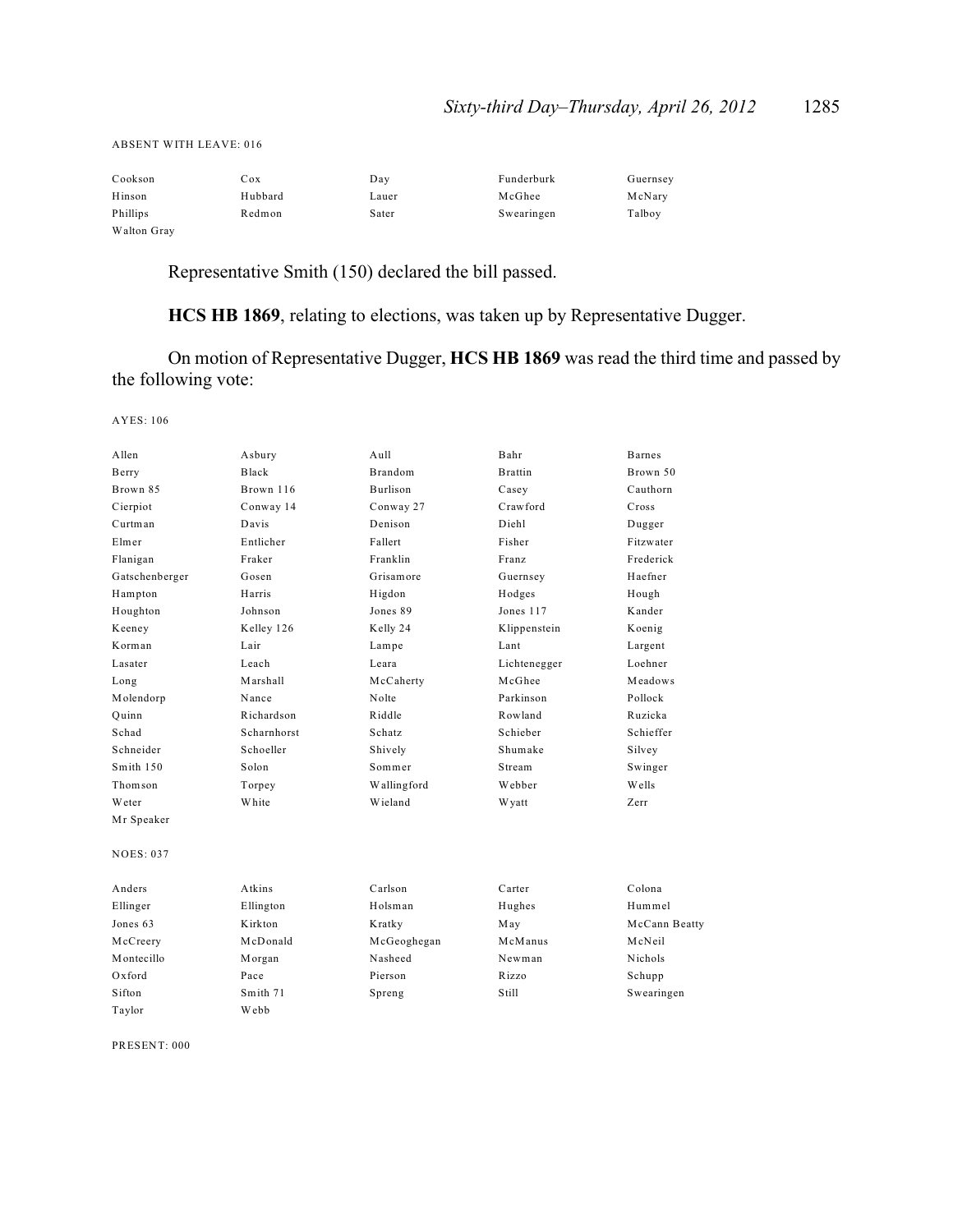#### ABSENT WITH LEAVE: 020

| Bernskoetter | Cookson    | Cox    | Day         | Dieckhaus |
|--------------|------------|--------|-------------|-----------|
| Fuhr         | Funderburk | Hinson | Hoskins     | Hubbard   |
| Lauer        | McNary     | Neth   | Phillips    | Redmon    |
| Reiboldt     | Sater      | Talboy | Walton Gray | Wright    |

# Representative Smith (150) declared the bill passed.

# The emergency clause was defeated by the following vote:

AYES: 088

| A llen           | Bahr        | <b>Barnes</b> | Black       | <b>Brandom</b> |
|------------------|-------------|---------------|-------------|----------------|
| <b>Brattin</b>   | Brown 116   | Burlison      | Casev       | Cauthorn       |
| Cierpiot         | Conway 14   | Conway 27     | Cookson     | Crawford       |
| Cross            | Curtman     | Davis         | Dugger      | Elmer          |
| Entlicher        | Fallert     | Fisher        | Fitzwater   | Flanigan       |
| Fraker           | Franklin    | Franz         | Frederick   | Gatschenberger |
| Gosen            | Grisamore   | Guernsey      | Haefner     | Harris         |
| Higdon           | Hodges      | Hoskins       | Hough       | Houghton       |
| Johnson          | Jones 89    | Kander        | Keeney      | Kelley 126     |
| Klippenstein     | Koenig      | Korman        | Lair        | Lant           |
| Largent          | Leara       | Lichtenegger  | Loehner     | McCaherty      |
| McGhee           | Meadows     | Molendorp     | Nolte       | Parkinson      |
| Pollock          | Ouinn       | Reiboldt      | Riddle      | Rowland        |
| Ruzicka          | Schad       | Scharnhorst   | Schatz      | Schieffer      |
| Schneider        | Schoeller   | Shively       | Shumake     | Silvey         |
| Smith 150        | Solon       | Sommer        | Stream      | Swinger        |
| Thomson          | Wallingford | Webber        | Wells       | <b>W</b> eter  |
| Wright           | Wyatt       | Zerr          |             |                |
| <b>NOES: 053</b> |             |               |             |                |
| Anders           | Asbury      | Atkins        | $A$ ull     | Berry          |
| Brown 50         | Brown 85    | Carlson       | Colona      | Ellinger       |
| Ellington        | Hampton     | Holsman       | Hughes      | Hummel         |
| Jones 63         | Jones 117   | Kelly 24      | K irkton    | Kratky         |
| Lampe            | Lasater     | Leach         | Long        | Marshall       |
| McCann Beatty    | McCreery    | McDonald      | McGeoghegan | McManus        |
| McNeil           | Montecillo  | Morgan        | Nance       | Nasheed        |
| Newman           | Nichols     | $Ox$ ford     | Pace        | Pierson        |
| Richardson       | Rizzo       | Schieber      | Schupp      | Sifton         |
| Smith 71         | Spreng      | Still         | Swearingen  | Taylor         |
| Torpey           | White       | Wieland       |             |                |
|                  |             |               |             |                |

#### PRESENT: 000

ABSENT WITH LEAVE: 022

| Bernskoetter | Carter     | Cox   | Day        | Denison     |
|--------------|------------|-------|------------|-------------|
| Dieckhaus    | Diehl      | Fuhr  | Funderburk | Hinson      |
| Hubbard      | Lauer      | May   | McNary     | Neth        |
| Phillips     | Redmon     | Sater | Talboy     | Walton Gray |
| Webb         | Mr Speaker |       |            |             |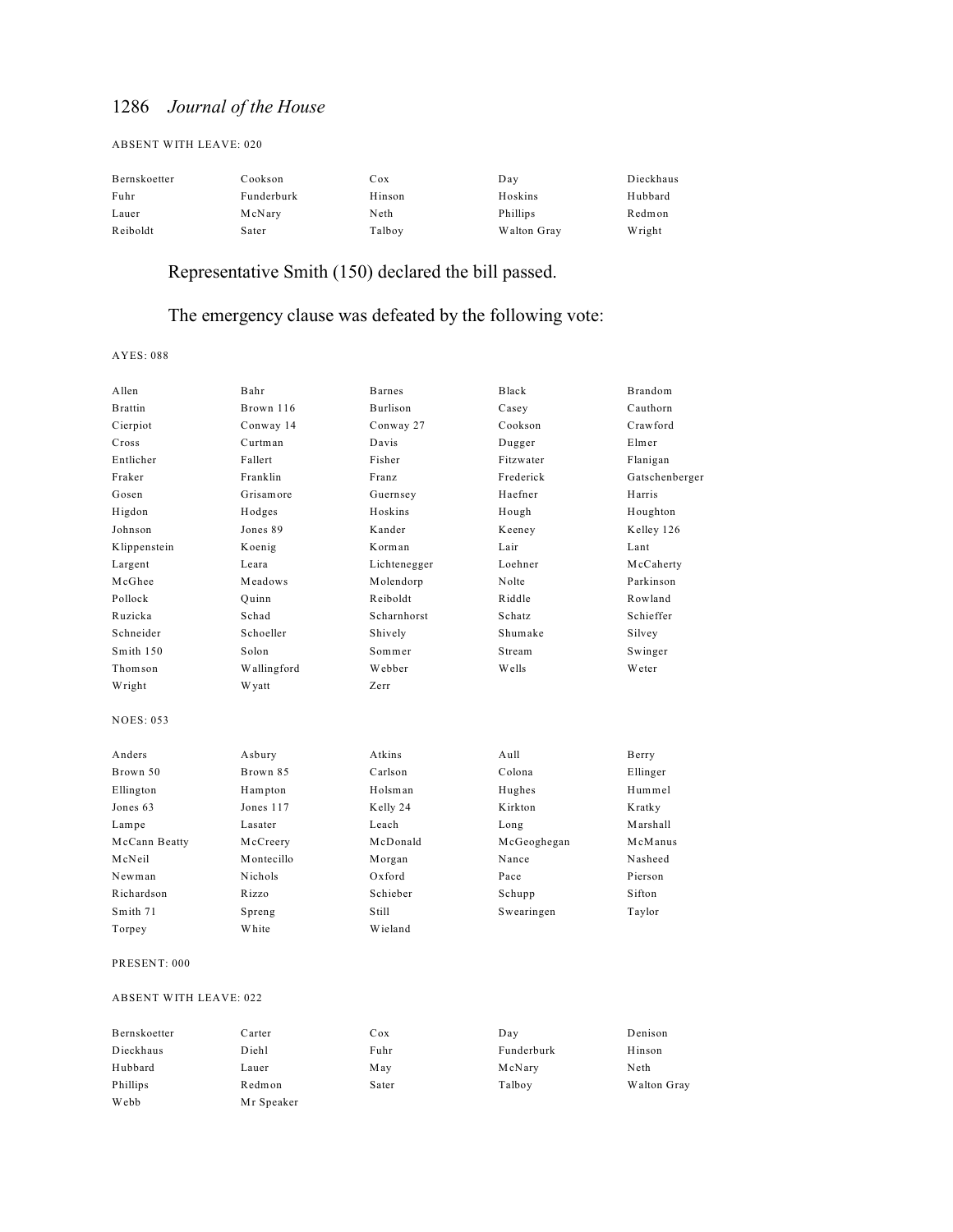**HCS HB 1865**, relating to economic development incentives, was taken up by Representative Barnes.

On motion of Representative Barnes, **HCS HB 1865** was read the third time and passed by the following vote:

AYES: 095

| Anders        | Aull           | Bahr           | <b>Barnes</b>  | Berry           |
|---------------|----------------|----------------|----------------|-----------------|
| <b>Black</b>  | <b>Brandom</b> | <b>Brattin</b> | Brown 85       | <b>Burlison</b> |
| Casey         | Cierpiot       | Conway 14      | Conway 27      | Cookson         |
| Crawford      | Cross          | Curtman        | Davis          | Denison         |
| Diehl         | Ellinger       | Elmer          | Fallert        | Fisher          |
| Fitzwater     | Franz          | Frederick      | Gosen          | Guernsey        |
| Haefner       | Harris         | Higdon         | Hodges         | Holsman         |
| Hughes        | Johnson        | Jones 89       | Jones 117      | Kander          |
| Keeney        | Kelley 126     | Kelly 24       | K irkton       | Koenig          |
| Lair          | Lampe          | Lant           | Leach          | Leara           |
| Loehner       | Marshall       | McCaherty      | McCreery       | McDonald        |
| McNeil        | Meadows        | Montecillo     | Nance          | <b>Nichols</b>  |
| $Ox$ ford     | Pace           | Parkinson      | Pierson        | Quinn           |
| Reiboldt      | Richardson     | Riddle         | Ruzicka        | Schad           |
| Scharnhorst   | Schatz         | Schieber       | Schieffer      | Schneider       |
| Schoeller     | Shively        | Shumake        | Sifton         | Silvey          |
| Smith 71      | Smith 150      | Solon          | Spreng         | Still           |
| Stream        | Thomson        | Torpey         | Webber         | Weter           |
| White         | Wieland        | Wright         | W yatt         | Mr Speaker      |
| NOES: 043     |                |                |                |                 |
| Asbury        | Atkins         | Brown 50       | Brown 116      | Carlson         |
| Cauthorn      | Colona         | Dugger         | Ellington      | Entlicher       |
| Flanigan      | Fraker         | Franklin       | Gatschenberger | Hampton         |
| Hoskins       | Hough          | Houghton       | Hummel         | Jones 63        |
| Klippenstein  | Korman         | Kratky         | Largent        | Lichtenegger    |
| McCann Beatty | McGeoghegan    | McManus        | Molendorp      | Morgan          |
| Nasheed       | Newman         | Pollock        | Rizzo          | Rowland         |
| Schupp        | Sommer         | Swearingen     | Swinger        | Taylor          |
| Wallingford   | Wells          | Zerr           |                |                 |
|               |                |                |                |                 |

PRESENT: 000

ABSENT WITH LEAVE: 025

| Allen     | Bernskoetter | Carter     | Cox         | Day      |
|-----------|--------------|------------|-------------|----------|
| Dieckhaus | Fuhr         | Funderburk | Grisamore   | Hinson   |
| Hubbard   | Lasater      | Lauer      | Long        | May      |
| McGhee    | McNary       | Neth       | Nolte       | Phillips |
| Redmon    | Sater        | Talboy     | Walton Gray | Webb     |

Representative Smith (150) declared the bill passed.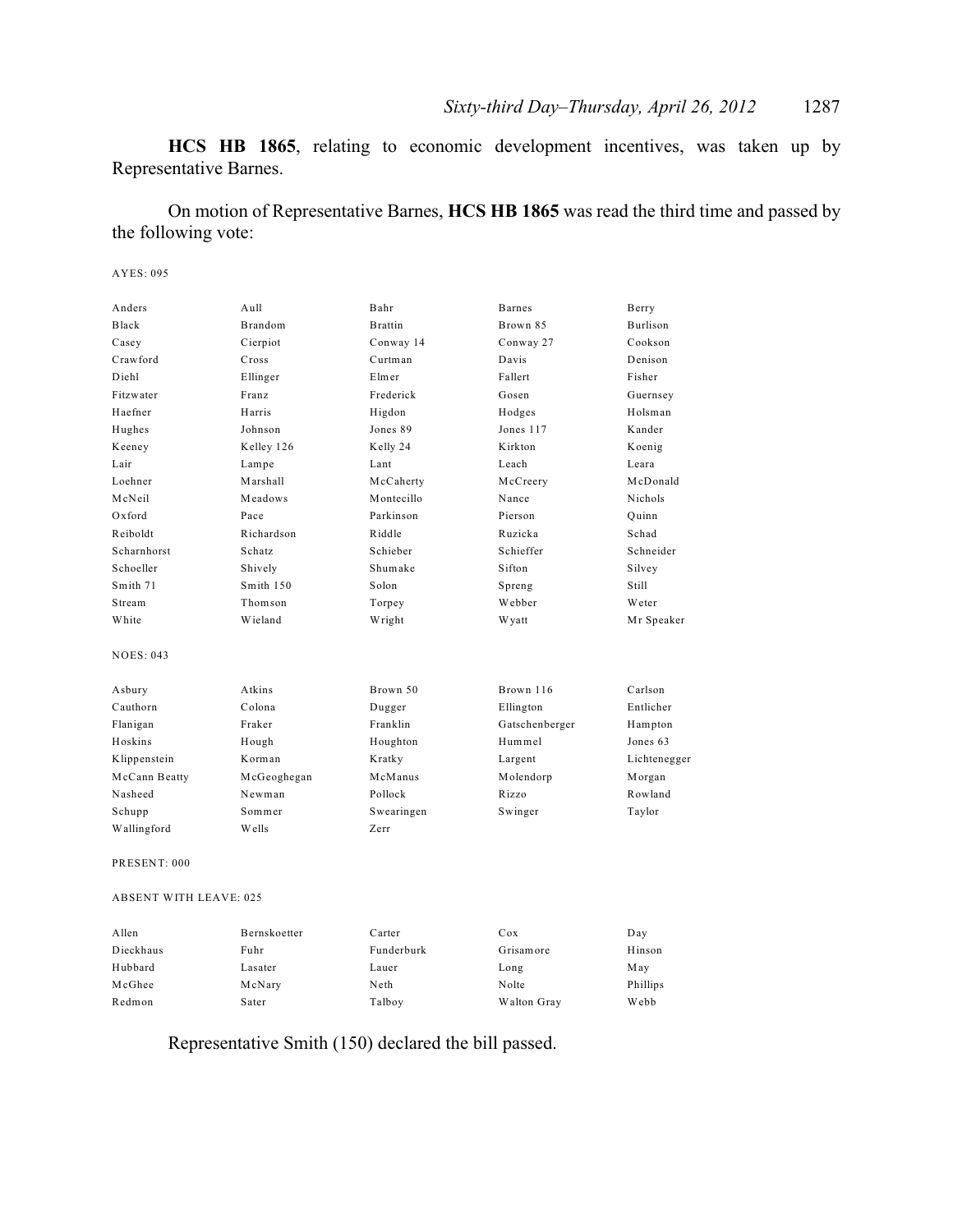**HCS HB 1254**, relating to agriculture, was taken up by Representative Klippenstein.

Representative Keeney assumed the Chair.

On motion of Representative Klippenstein, **HCS HB 1254** was read the third time and passed by the following vote:

#### AYES: 123

| Anders                 | Asbury    | Aull            | Bahr        | <b>Barnes</b>  |
|------------------------|-----------|-----------------|-------------|----------------|
| Black                  | Brandom   | <b>B</b> rattin | Brown 50    | Brown 85       |
| Brown 116              | Burlison  | Casey           | Cauthorn    | Cierpiot       |
| Colona                 | Conway 14 | Conway 27       | Cookson     | Crawford       |
| Cross                  | Curtman   | Davis           | Denison     | Dieckhaus      |
| Diehl                  | Dugger    | Ellington       | Elmer       | Entlicher      |
| Fallert                | Fisher    | Fitzwater       | Flanigan    | Fraker         |
| Franklin               | Franz     | Frederick       | Fuhr        | Gatschenberger |
| Gosen                  | Guernsey  | Haefner         | Hampton     | Harris         |
| Higdon                 | Hodges    | Holsman         | Hoskins     | Hough          |
| Houghton               | Hummel    | Johnson         | Jones 63    | Jones 89       |
| Jones 117              | Kander    | Keeney          | Kelley 126  | Kelly 24       |
| Klippenstein           | Koenig    | Korman          | Kratky      | Lair           |
| Lampe                  | Lant      | Largent         | Lasater     | Leara          |
| Lichtenegger           | Loehner   | Long            | May         | McCaherty      |
| McGeoghegan            | McGhee    | McManus         | Molendorp   | Montecillo     |
| Nance                  | Neth      | Nichols         | Nolte       | Parkinson      |
| Pollock                | Ouinn     | Reiboldt        | Richardson  | Riddle         |
| Rizzo                  | Rowland   | Ruzicka         | Schad       | Schatz         |
| Schieber               | Schieffer | Schneider       | Schoeller   | Shively        |
| Shumake                | Silvey    | Smith 71        | Smith 150   | Solon          |
| Sommer                 | Spreng    | Still           | Stream      | Swearingen     |
| Swinger                | Thomson   | Torpey          | Wallingford | Webber         |
| <b>Wells</b>           | Weter     | White           | Wieland     | Wright         |
| W yatt                 | Zerr      | Mr Speaker      |             |                |
| <b>NOES: 017</b>       |           |                 |             |                |
| Atkins                 | Carlson   | Ellinger        | Kirkton     | Marshall       |
| McCann Beatty          | McCreery  | McDonald        | McNeil      | Morgan         |
| Newman                 | Oxford    | Pace            | Pierson     | Schupp         |
| Sifton                 | Taylor    |                 |             |                |
| PRESENT: 000           |           |                 |             |                |
| ABSENT WITH LEAVE: 023 |           |                 |             |                |
|                        |           |                 |             |                |

| Allen   | Bernskoetter | Berry       | Carter | Cox         |
|---------|--------------|-------------|--------|-------------|
| Day     | Funderburk   | Grisamore   | Hinson | Hubbard     |
| Hughes  | Lauer        | Leach       | McNary | Meadows     |
| Nasheed | Phillips     | Redmon      | Sater  | Scharnhorst |
| Talboy  | Walton Gray  | <b>Webb</b> |        |             |

Representative Keeney declared the bill passed.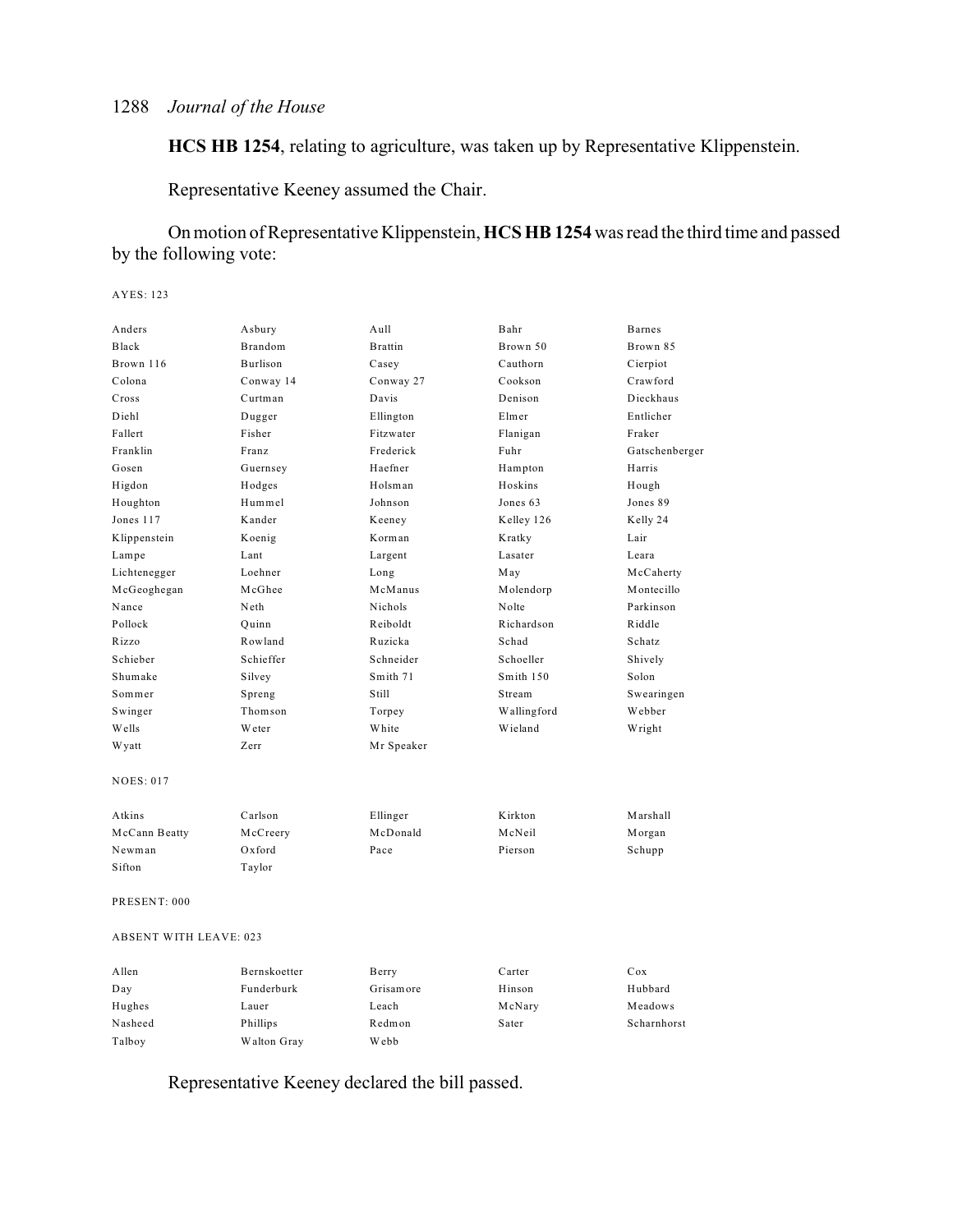# **BILL CARRYING REQUEST MESSAGE**

**HCS SB 568, as amended**, relating to motor vehicle operation, was taken up by Representative Franz.

Representative Franz moved that the House refuse to recede from its position on **HCS SB 568, as amended,** and grant the Senate a conference.

Which motion was adopted.

### **COMMITTEE REPORTS**

**Committee on Crime Prevention and Public Safety**, Chairman Schad reporting:

Mr. Speaker: Your Committee on Crime Prevention and Public Safety, to which was referred **SB 690**, begs leave to report it has examined the same and recommends that it **Do Pass with House Committee Substitute**, and pursuant to Rule 25(32)(f) be referred to the Committee on Rules.

Mr. Speaker: Your Committee on Crime Prevention and Public Safety, to which was referred **SS SCS SB 755**, begs leave to report it has examined the same and recommends that it **Do Pass with House Committee Substitute**, and pursuant to Rule 25(32)(f) be referred to the Committee on Rules.

### **Committee on Elections**, Chairman Dugger reporting:

Mr. Speaker: Your Committee on Elections, to which was referred **SCS SB 671**, begs leave to report it has examined the same and recommends that it **Do Pass with House Committee Substitute**, and pursuant to Rule 25(32)(f) be referred to the Committee on Rules.

**Committee on Financial Institutions**, Chairman Wells reporting:

Mr. Speaker: Your Committee on Financial Institutions, to which was referred **SB 813**, begs leave to report it has examined the same and recommends that it **Do Pass with House Committee Substitute**, and pursuant to Rule 25(32)(f) be referred to the Committee on Rules.

**Committee on General Laws**, Chairman Franz reporting:

Mr. Speaker: Your Committee on General Laws, to which was referred **SB 557**, begs leave to report it has examined the same and recommends that it **Do Pass with House Committee Substitute**, and pursuant to Rule 25(32)(f) be referred to the Committee on Rules.

**Committee on Judiciary**, Chairman Cox reporting:

Mr. Speaker: Your Committee on Judiciary, to which was referred **HB 1970**, begs leave to report it has examined the same and recommends that it **Do Pass with House Committee Substitute**, and pursuant to Rule 25(32)(f) be referred to the Committee on Rules.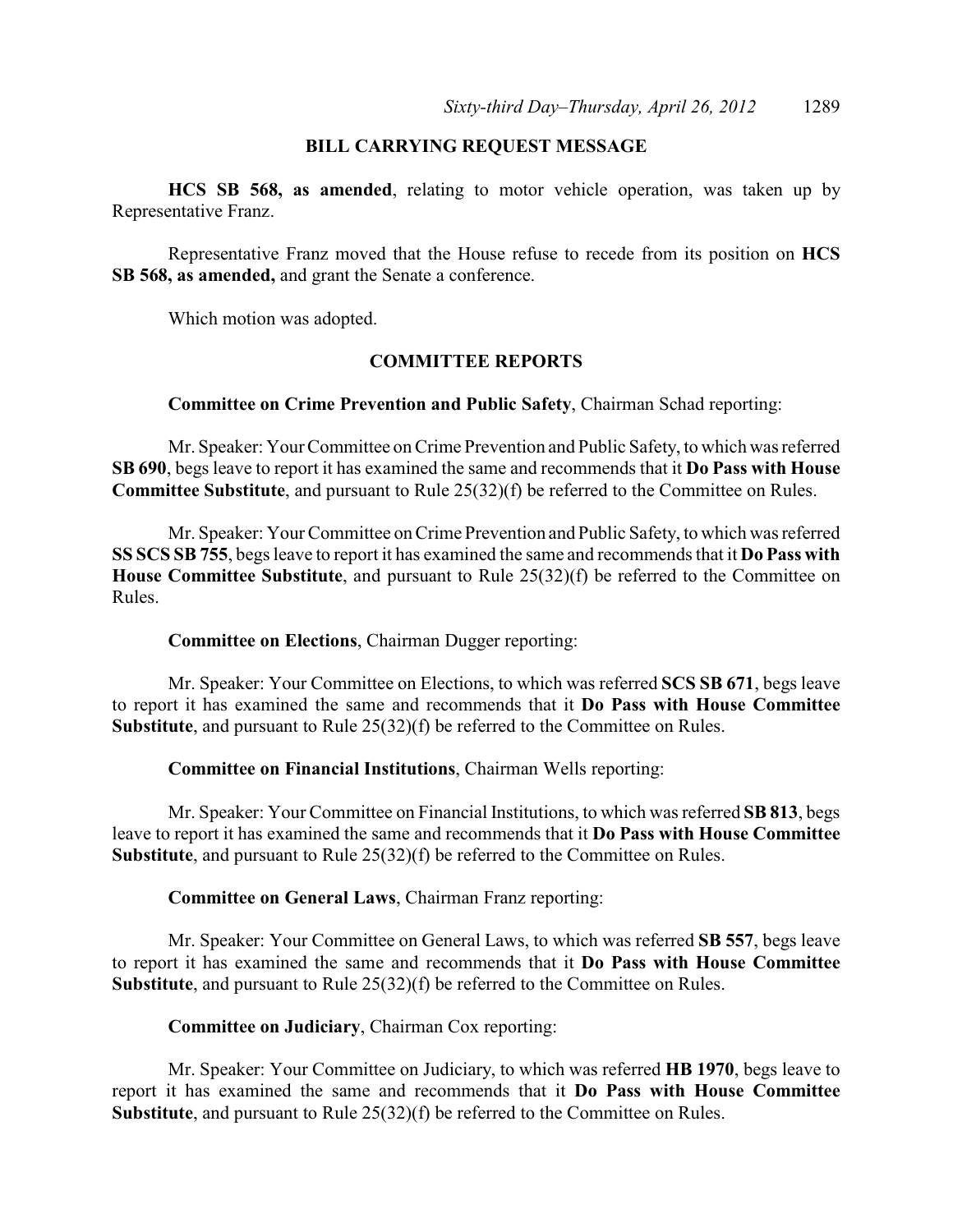Mr. Speaker: Your Committee on Judiciary, to which was referred **SCS SB 485**, begs leave to report it has examined the same and recommends that it **Do Pass with House Committee Substitute**, and pursuant to Rule 25(32)(f) be referred to the Committee on Rules.

Mr. Speaker: Your Committee on Judiciary, to which was referred **SB 636**, begs leave to report it has examined the same and recommends that it **Do Pass with House Committee Substitute**, and pursuant to Rule 25(32)(f) be referred to the Committee on Rules.

Mr. Speaker: Your Committee on Judiciary, to which was referred **SCS SB 789**, begs leave to report it has examined the same and recommends that it **Do Pass**, and pursuant to Rule 25(32)(f) be referred to the Committee on Rules.

### **Committee on Local Government**, Chairman Gatschenberger reporting:

Mr. Speaker: Your Committee on Local Government, to which was referred **SCS SB 729**, begs leave to report it has examined the same and recommends that it **Do Pass with House Committee Substitute**, and pursuant to Rule 25(32)(f) be referred to the Committee on Rules.

Mr. Speaker: Your Committee on Local Government, to which was referred **SS SB 781**, begs leave to report it has examined the same and recommends that it **Do Pass with House Committee Substitute**, and pursuant to Rule 25(32)(f) be referred to the Committee on Rules.

# **Committee on Professional Registration and Licensing**, Chairman Brandom reporting:

Mr. Speaker: Your Committee on Professional Registration and Licensing, to which was referred **SB 667**, begs leave to report it has examined the same and recommends that it **Do Pass with House Committee Substitute**, and pursuant to Rule 25(32)(f) be referred to the Committee on Rules.

# **Committee on Small Business**, Chairman Scharnhorst reporting:

Mr. Speaker: Your Committee on Small Business, to which was referred **SCS SB 837**, begs leave to report it has examined the same and recommends that it **Do Pass**, and pursuant to Rule 25(32)(f) be referred to the Committee on Rules.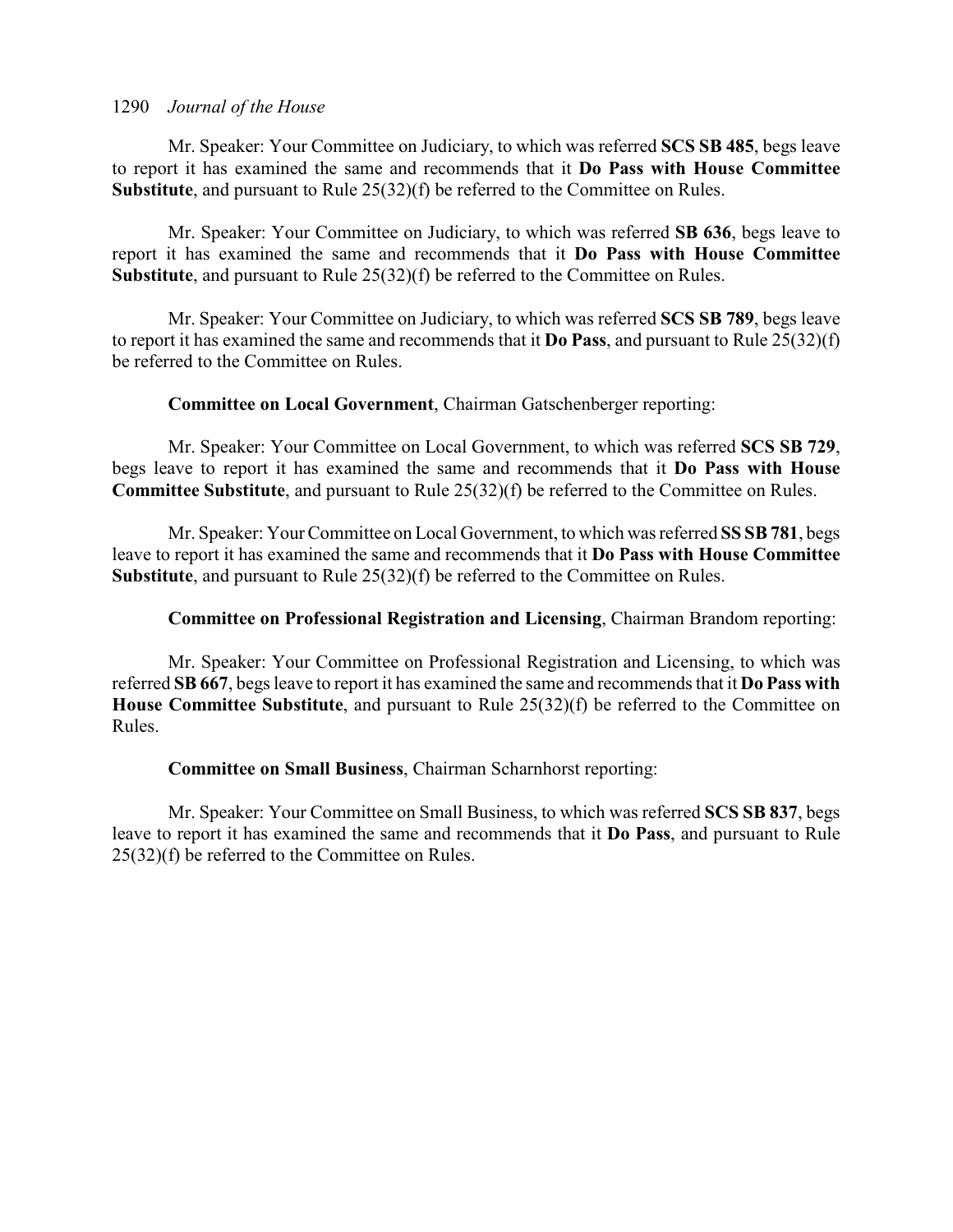### **Committee on Tourism and Natural Resources**, Chairman Ruzicka reporting:

Mr. Speaker: Your Committee on Tourism and Natural Resources, to which was referred **HR 1880**, begs leave to report it has examined the same and recommends that it **Do Pass**, and pursuant to Rule 25(32)(f) be referred to the Committee on Rules.

#### HOUSE RESOLUTION NO. 1880

WHEREAS, more than a century ago, hunters, anglers, and trappers were among the first conservationists who realized America's natural resources were in peril and could not sustain unregulated harvest and habitat destruction; and

WHEREAS, hunters, anglers, and trappers took it upon themselves to support laws that stopped excessive harvest of fish and wildlife, established game and fish agencies to protect fish, wildlife, and their habitat, and support special fishing and hunting license fees to help fund the new agencies' efforts to provide for healthy natural resources for future generations; and

WHEREAS, upon realizing that license fees alone were insufficient to restore and sustain healthy fish and wildlife populations, hunters, anglers, and trappers supported excise taxes on firearms, ammunition, archery equipment, hunting equipment, and fishing equipment to raise additional funds to support restoration and enhancement efforts of the state agencies; and

WHEREAS, these efforts became known as the "Wildlife and Sport Fish Restoration Program" that began 75 years ago with the passage of the Federal Aid in Wildlife Restoration Act in 1937, and then was bolstered with the passage of the Federal Aid in Wildlife Restoration Act in 1950, further expanded with the Wallop-Breaux amendment to the Sport Fish Restoration Act in 1984; and

WHEREAS, these federal efforts supplemented conservation efforts made by the citizens of Missouri with the adoption of Article IV, Sections 40 to 42 of the Missouri Constitution in 1936, which created the Missouri Department of Conservation; and

WHEREAS, the combined contribution of the Wildlife and Sport Fish Restoration Programs to state fish and wildlife agencies exceeds \$13 billion since 1939, the first year money was distributed to the states - more than any other single conservation effort in American history; and

WHEREAS, industry has collected the excise taxes on firearms, ammunition, archery equipment, manufactured fishing tackle, electric trolling motors, marine electronics, and motorboat fuel, and provided these funds to the states through the United States Fish and Wildlife Service; and

WHEREAS, industry has supported the Wildlife and Sport Fish Restoration Programs and continues to exhibit a spirit of cooperation with the state fish and wildlife agencies; and

WHEREAS, this cooperative partnership between industry, hunters, anglers, trappers, boaters, recreational shooters, the United States Fish and Wildlife Service and state natural resource agencies has resulted in most successful model of fish and wildlife management in the world, restoring populations from coast to coast, Alaska and Hawaii:

NOW THEREFORE BE IT RESOLVED that we, the members of the Missouri House of Representatives, Ninety-sixth General Assembly, hereby recognizes America's hunters, anglers, trappers, boaters, recreational shooters, industry, state fish and wildlife agencies, and the United States Fish and Wildlife Service for their leading role in restoring healthy populations of fish, wildlife, and other natural resources, both game and non-game, to the abundance we see today; and

BE IT FURTHER RESOLVED that the Chief Clerk of the Missouri House of Representatives be instructed to prepare properly inscribed copies of this resolution for the Missouri Department of Conservation, each member of the Missouri Congressional delegation, and local, regional, and national media sources so that people may know and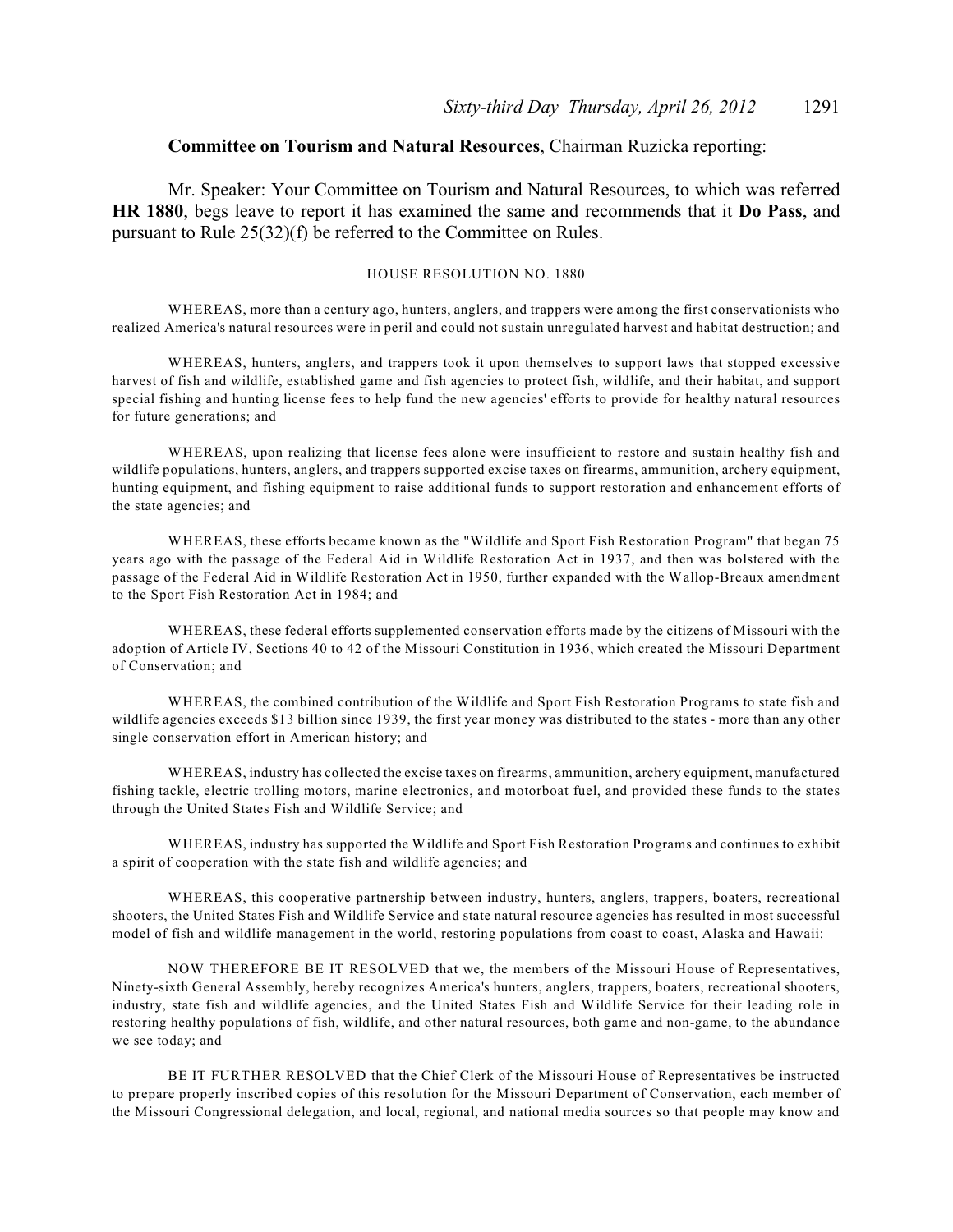appreciate the foresight and contributions from anglers, hunters, trappers, recreational shooters, industry, state fish and wildlife agencies, and the United States Wildlife Service on behalf of our nation's natural resources.

Mr. Speaker: Your Committee on Tourism and Natural Resources, to which was referred **SS SCR 16**, begs leave to report it has examined the same and recommends that it **Do Pass**, and pursuant to Rule 25(32)(f) be referred to the Committee on Rules.

Mr. Speaker: Your Committee on Tourism and Natural Resources, to which was referred **SCR 17**, begs leave to report it has examined the same and recommends that it **Do Pass**, and pursuant to Rule 25(32)(f) be referred to the Committee on Rules.

Mr. Speaker: Your Committee on Tourism and Natural Resources, to which was referred **SCR 25**, begs leave to report it has examined the same and recommends that it **Do Pass**, and pursuant to Rule 25(32)(f) be referred to the Committee on Rules.

#### **Committee on Transportation**, Chairman Denison reporting:

Mr. Speaker: Your Committee on Transportation, to which was referred **SCS SB 714**, begs leave to report it has examined the same and recommends that it **Do Pass with House Committee Substitute**, and pursuant to Rule 25(32)(f) be referred to the Committee on Rules.

#### **Committee on Rules**, Chairman Diehl reporting:

Mr. Speaker: Your Committee on Rules, to which was referred **HR 959**, begs leave to report it has examined the same and recommends that it **Do Pass**.

#### HOUSE RESOLUTION NO. 959

WHEREAS, civic prayers and national days of prayer have a long and venerable history in our constitutional republic, dating back to the First Continental Congress in 1775, which issued a proclamation setting aside a time for prayer in forming a new nation; and

WHEREAS, in 1863, Abraham Lincoln called for a day of prayer, and Franklin Roosevelt declared a national day of prayer on D-Day, June 6, 1944, the day the Allied powers crossed the English Channel and landed on the beaches of Normandy, France, beginning the liberation of Western Europe from Nazi control during World War II; and

WHEREAS, in 1952, by joint act of Congress and signed into law by Harry S. Truman, the "National Day of Prayer" was officially established as an annual event calling upon each President of the United States to set aside an appropriate day for national prayer; and

WHEREAS, on May 5, 1988, President Ronald Reagan signed a bill which passed unanimously in Congress making the first Thursday of every May the National Day of Prayer; and

WHEREAS, the National Day of Prayer is an opportunity to acknowledge our dependence on God, to give thanks for blessings received, and to request healing for wounds endured, and to ask God to guide our leaders and bring wholeness to the United States and her citizens; and

WHEREAS, the governors of all fifty states have signed proclamations encouraging all Americans to pray on the National Day of Prayer: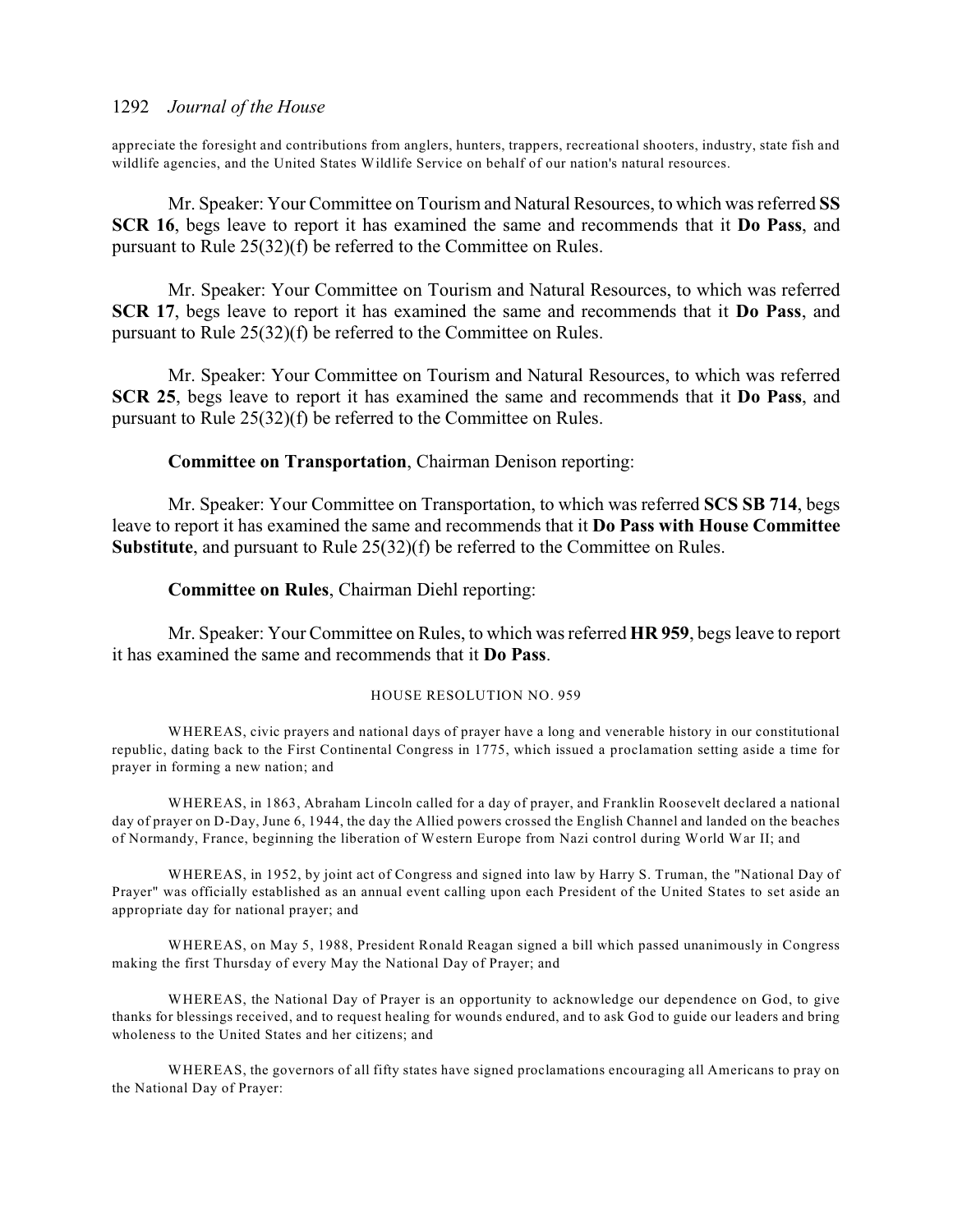NOW, THEREFORE, BE IT RESOLVED that we, the members of the Missouri House of Representatives, Ninety-sixth General Assembly, Second Regular Session, hereby recognize May 3, 2012, as the "National Day of Prayer" and encourages all citizens of the State of Missouri to join in this recognition and observance of prayer for the welfare of this state.

Mr. Speaker: Your Committee on Rules, to which was referred **HCS#2 HB 1213**, begs leave to report it has examined the same and recommends that it **Do Pass**.

Mr. Speaker: Your Committee on Rules, to which was referred **HB 1357**, begs leave to report it has examined the same and recommends that it **Do Pass**.

Mr. Speaker: Your Committee on Rules, to which was referred **HCS HB 1526**, begs leave to report it has examined the same and recommends that it **Do Pass**.

Mr. Speaker: Your Committee on Rules, to which was referred **HCS HB 1585**, begs leave to report it has examined the same and recommends that it **Do Pass**.

Mr. Speaker: Your Committee on Rules, to which was referred **HCS HB 1846**, begs leave to report it has examined the same and recommends that it **Do Pass**.

Mr. Speaker: Your Committee on Rules, to which was referred **HCS HB 1971**, begs leave to report it has examined the same and recommends that it **Do Pass**.

Mr. Speaker: Your Committee on Rules, to which was referred **HCS HB 1988**, begs leave to report it has examined the same and recommends that it **Do Pass - Federal Mandate**.

Mr. Speaker: Your Committee on Rules, to which was referred **HCS SB 455**, begs leave to report it has examined the same and recommends that it **Do Pass**.

Mr. Speaker: Your Committee on Rules, to which was referred **HCS SS SCS SB 467**, begs leave to report it has examined the same and recommends that it **Do Pass**.

Mr. Speaker: Your Committee on Rules, to which was referred **HCS SCS SB 480**, begs leave to report it has examined the same and recommends that it **Be Returned to Committee of Origin as SCS SB 480**.

Mr. Speaker: Your Committee on Rules, to which was referred **HCS SCS SB 498**, begs leave to report it has examined the same and recommends that it **Do Pass - NOT CONSENT**.

Mr. Speaker: Your Committee on Rules, to which was referred **SCS SB 566**, begs leave to report it has examined the same and recommends that it **Do Pass**.

Mr. Speaker: Your Committee on Rules, to which was referred **HCS SB 578**, begs leave to report it has examined the same and recommends that it **Do Pass**.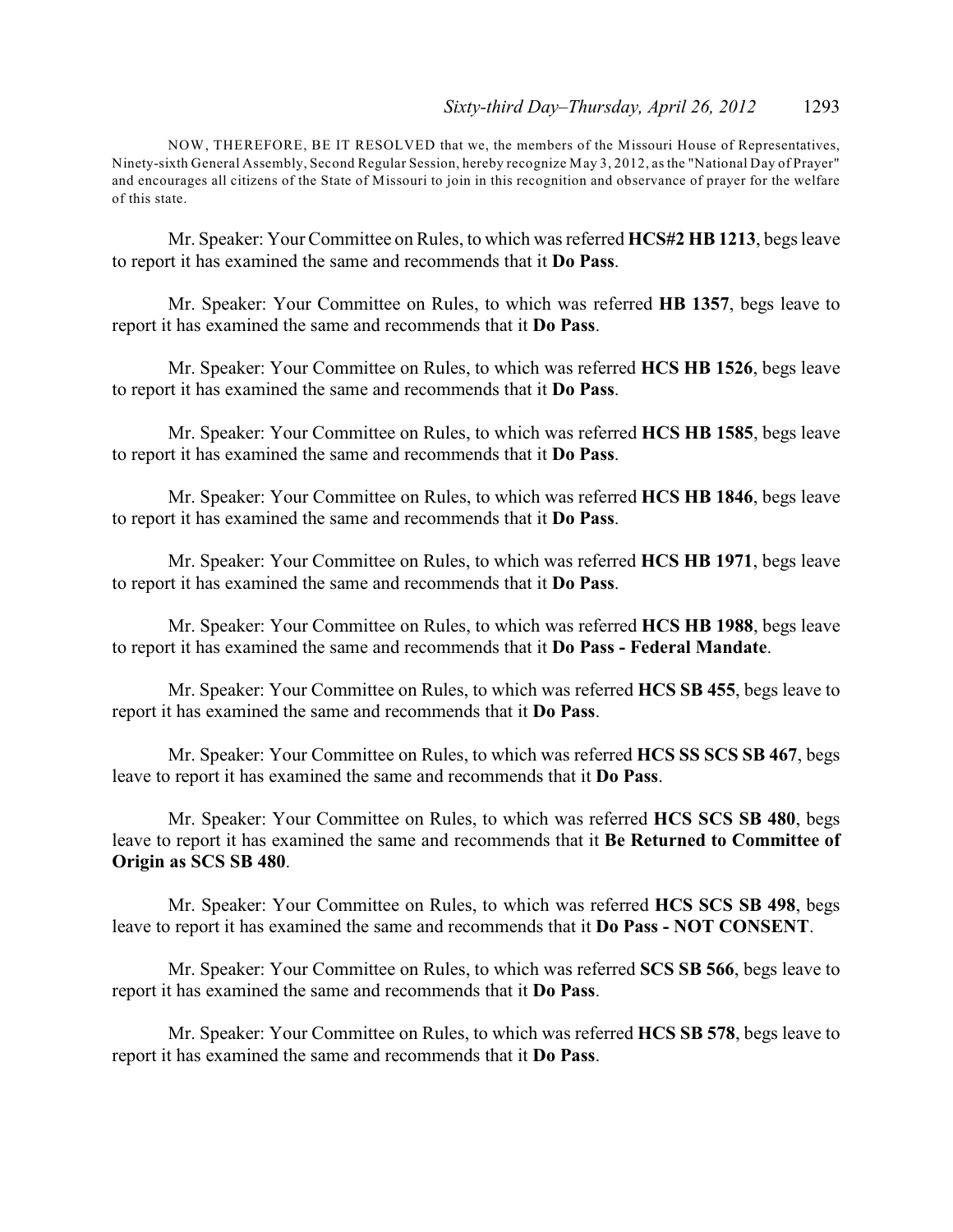# **REFERRAL OF HOUSE CONCURRENT RESOLUTIONS**

The following House Concurrent Resolutions were referred to the Committee indicated:

- **HCR 10** Urban Issues
- **HCR 55** International Trade and Job Creation

### **REFERRAL OF HOUSE JOINT RESOLUTIONS**

The following House Joint Resolutions were referred to the Committee indicated:

- **HJR 48** Tourism and Natural Resources
- **HJR 51** Tourism and Natural Resources

# **REFERRAL OF HOUSE BILLS**

The following House Bills were referred to the Committee indicated:

**HB 1031** - Ways and Means **HB 1091** - Economic Development **HB 1092** - Ways and Means **HB 1320** - Elections **HB 1448** - Economic Development **HB 1567** - Professional Registration and Licensing **HB 1586** - Local Government **HB 1635** - Transportation **HB 1706** - Crime Prevention and Public Safety **HB 1757** - Crime Prevention and Public Safety **HB 1770** - Professional Registration and Licensing **HB 1781** - Elections **HB 1783** - Health Care Policy **HB 1785** - Transportation **HB 1786** - Transportation **HB 1787** - Crime Prevention and Public Safety **HB 1806** - Insurance Policy **HB 1808** - Transportation **HB 1816** - Health Insurance **HB 1823** - Economic Development **HB 1873** - Financial Institutions **HB 1884** - Insurance Policy **HB 1908** - Tourism and Natural Resources **HB 1921** - Local Government **HB 1948** - Professional Registration and Licensing **HB 1979** - Transportation **HB 1982** - Tax Reform **HB 1992** - Crime Prevention and Public Safety **HB 2047** - Elections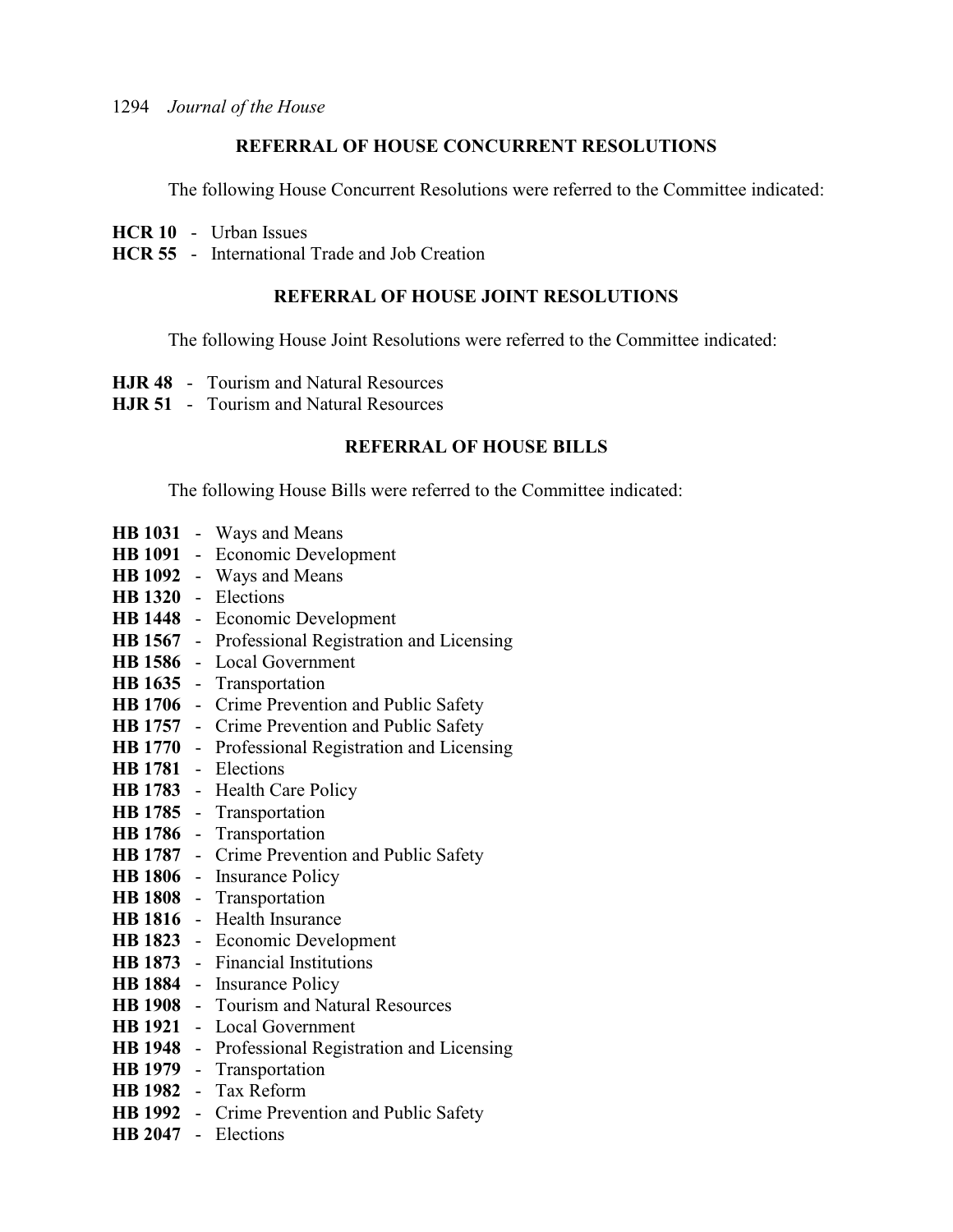**HB 2053** - Elementary and Secondary Education **HB 2056** - Health Insurance **HB 2064** - Special Standing Committee on Governmental Affairs **HB 2065** - Special Standing Committee on Governmental Affairs **HB 2067** - Agri-Business **HB 2069** - Professional Registration and Licensing **HB 2071** - Veterans **HB 2072** - Ways and Means **HB 2073** - Financial Institutions **HB 2074** - Health Care Policy **HB 2077** - Transportation **HB 2080** - Ways and Means **HB 2089** - Small Business **HB 2091** - Financial Institutions **HB 2094** - Professional Registration and Licensing **HB 2108** - Judiciary

# **REFERRAL OF SENATE BILLS**

The following Senate Bills were referred to the Committee indicated:

**HCS SB 455** - Fiscal Review **SS SCS SB 448** - Children and Families **SCS SB 510** - Special Standing Committee on Governmental Affairs **SS SCS SB 576** - Elementary and Secondary Education **SS SCS SB 677** - Elementary and Secondary Education **SS SCS SB 682** - Professional Registration and Licensing **SB 739** - Judiciary **SCS SB 758** - Children and Families

# **MESSAGES FROM THE SENATE**

Mr. Speaker: I am instructed by the Senate to inform the House of Representatives that the Senate has taken up and passed **SCS SB 625**, entitled:

An act to repeal sections 104.603, 104.1084, and 104.1091, RSMo, and to enact in lieu thereof three new sections relating to retirement.

In which the concurrence of the House is respectfully requested.

Mr. Speaker: I am instructed by the Senate to inform the House of Representatives that the Senate has taken up and passed **SS SCS SB 803**, entitled:

An act to repeal sections 337.300, 337.305, 337.310, 337.315, 337.325, and 337.345, RSMo, and to enact in lieu thereof six new sections relating to behavior analysis.

In which the concurrence of the House is respectfully requested.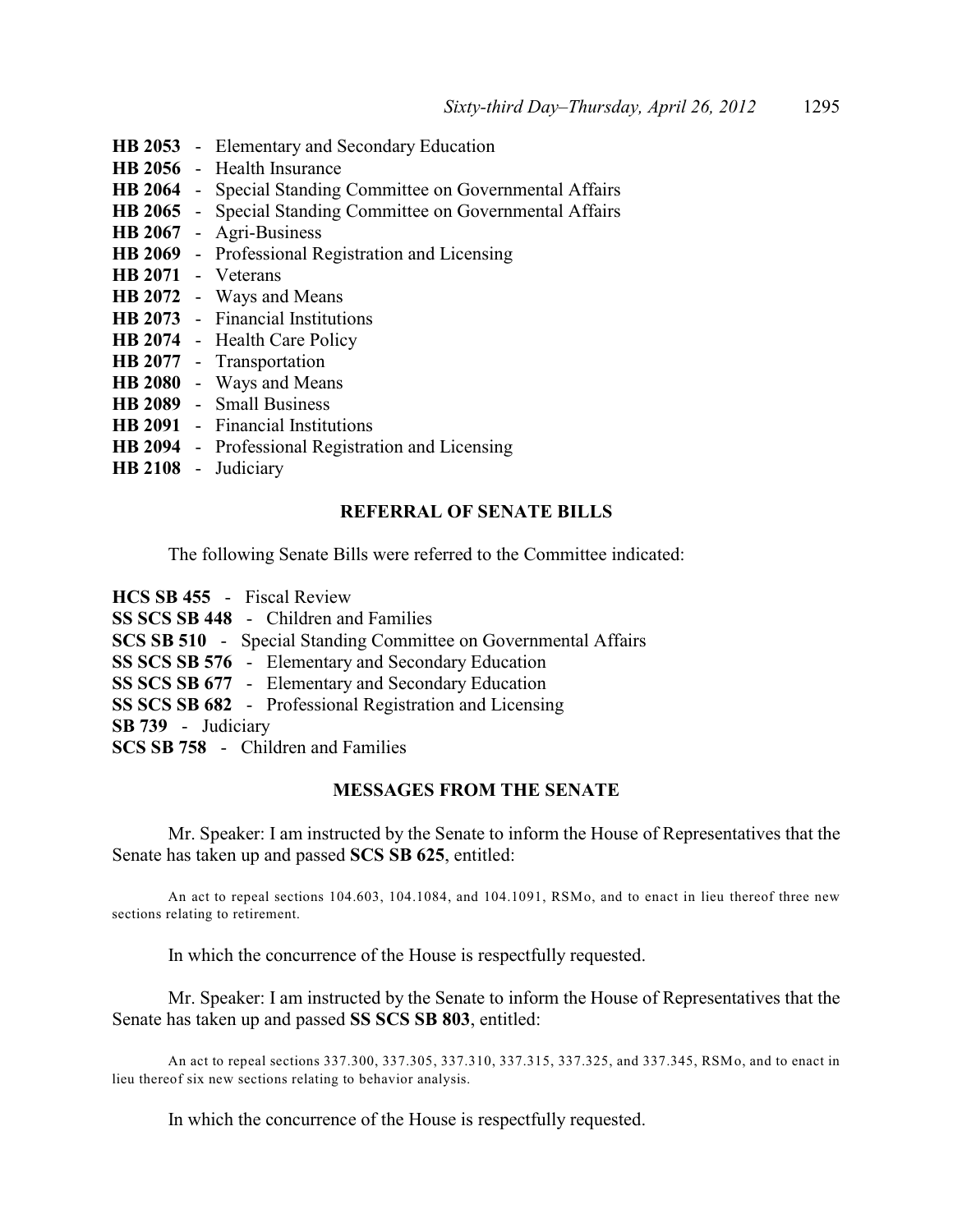Mr. Speaker: I am instructed by the Senate to inform the House of Representatives that the Senate has taken up and passed **SS SB 854**, entitled:

An act to repeal section 660.315, RSMo, and to enact in lieu thereof one new section relating to the employment disqualification list for home care employees.

In which the concurrence of the House is respectfully requested.

Mr. Speaker: I am instructed by the Senate to inform the House of Representatives that the Senate has taken up and passed **SB 893**, entitled:

An act to repeal sections 302.010, 302.060, and 302.309, RSMo, and to enact in lieu thereof three new sections relating to completing a criminal history check as part of the process for issuing or reinstating driving privileges.

In which the concurrence of the House is respectfully requested.

The following member's presence was noted: Redmon.

# **ADJOURNMENT**

On motion of Representative Jones (89), the House adjourned until 4:00 p.m., Monday, April 30, 2012.

# **COMMITTEE MEETINGS**

APPROPRIATIONS - HEALTH, MENTAL HEALTH, AND SOCIAL SERVICES Wednesday, May 2, 2012, 8:00 AM House Hearing Room 3. Executive session may be held on any matter referred to the committee. Continued discussion of DSS policies and procedures

DOWNSIZING STATE GOVERNMENT Tuesday, May 1, 2012, Upon Morning Adjournment South Gallery. Executive session will be held: HCR 57, HB 2106 Executive session may be held on any matter referred to the committee. **CORRECTED** 

HEALTH CARE POLICY Wednesday, May 2, 2012, 12:00 PM House Hearing Room 6. Public hearing will be held: HB 1933, HB 1405, SS SB 742 Executive session may be held on any matter referred to the committee. Meal provided by Jerry Burch on behalf of the Missouri Hospital Association

HEALTH INSURANCE Tuesday, May 1, 2012, 12:00 PM House Hearing Room 5. Public hearing will be held: SS SB 749 Executive session may be held on any matter referred to the committee. SS SB 749 continuation of hearing from April 24, 2012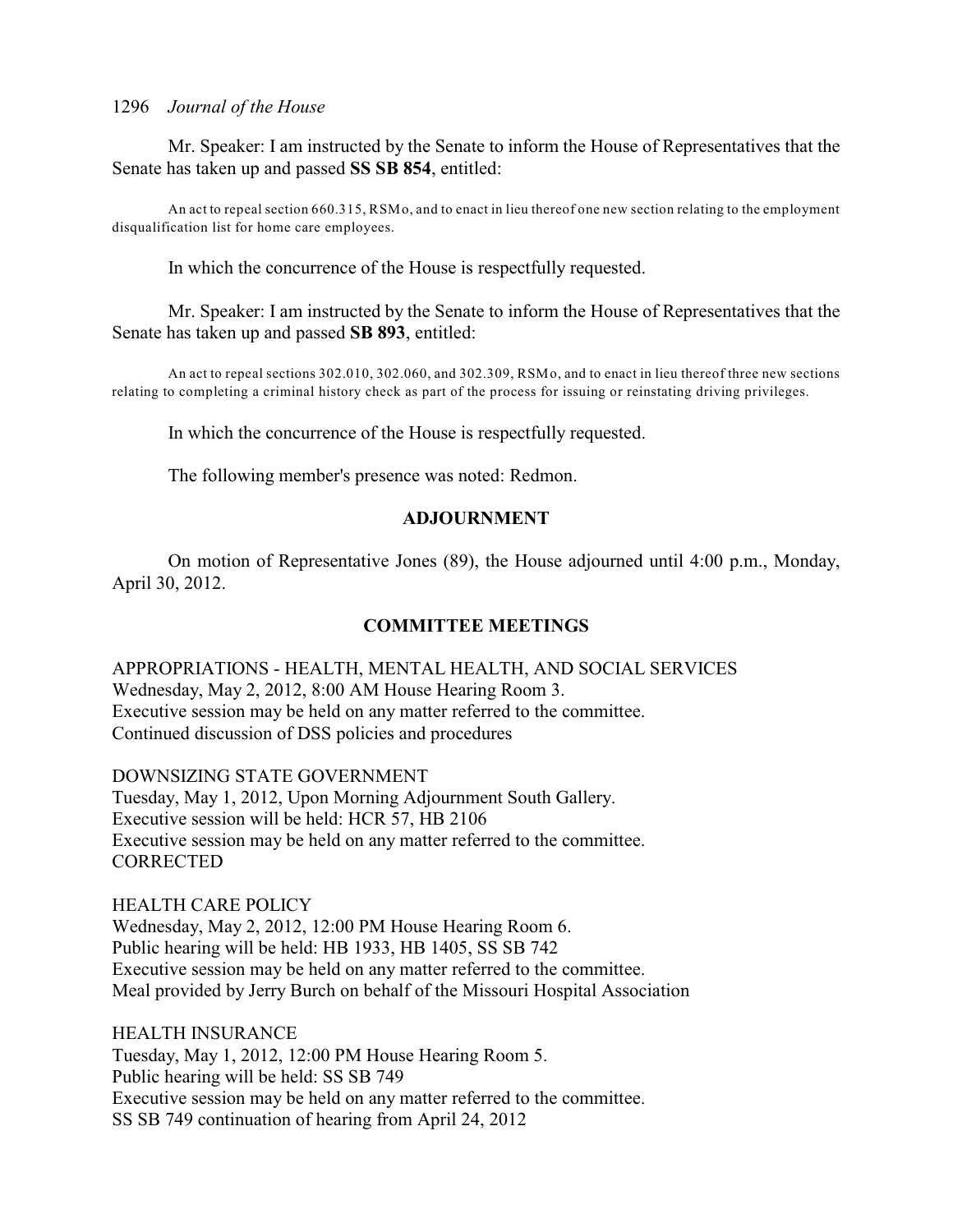SPECIAL STANDING COMMITTEE ON GOVERNMENT OVERSIGHT AND ACCOUNTABILITY Monday, April 30, 2012, 12:00 PM House Hearing Room 5. Public hearing will be held: SCS SB 856 Executive session may be held on any matter referred to the committee.

# SPECIAL STANDING COMMITTEE ON JUDICIAL REFORM

Tuesday, May 1, 2012, 1:00 PM House Hearing Room 3. Executive session may be held on any matter referred to the committee. Executive session on previously referred bills.

URBAN ISSUES Monday, April 30, 2012, Upon Evening Adjournment House Hearing Room 5. Executive session will be held: HCS#2 HB 1344 Executive session may be held on any matter referred to the committee.

WORKFORCE DEVELOPMENT AND WORKPLACE SAFETY Monday, April 30, 2012, 12:00 PM House Hearing Room 6. Public hearing will be held: SB 911 Executive session may be held on any matter referred to the committee.

# **HOUSE CALENDAR**

# SIXTY-FOURTH DAY, MONDAY, APRIL 30, 2012

# **HOUSE JOINT RESOLUTIONS FOR PERFECTION**

HCS HJR 89 - Schoeller

# **HOUSE BILLS FOR PERFECTION**

- 1 HCS HB 1198 Fisher
- 2 HCS HB 1275 Koenig
- 3 HB 1718, (2 hours debate on Perfection) Scharnhorst
- 4 HCS HB 1049 Allen
- 5 HCS HB 1210, as amended Gatschenberger
- 6 HCS HB 1795 Ruzicka
- 7 HCS HB 1803 Korman
- 8 HCS HB 1966 Burlison
- 9 HCS HB 1328 Cox
- 10 HB 1779 Flanigan
- 11 HCS HB 1794 Grisamore
- 12 HCS HB 1854 Grisamore
- 13 HCS HB 1754 Cox
- 14 HCS HB 1815 Pollock
- 15 HB 1842 Lant
- 16 HCS HB 1900 Redmon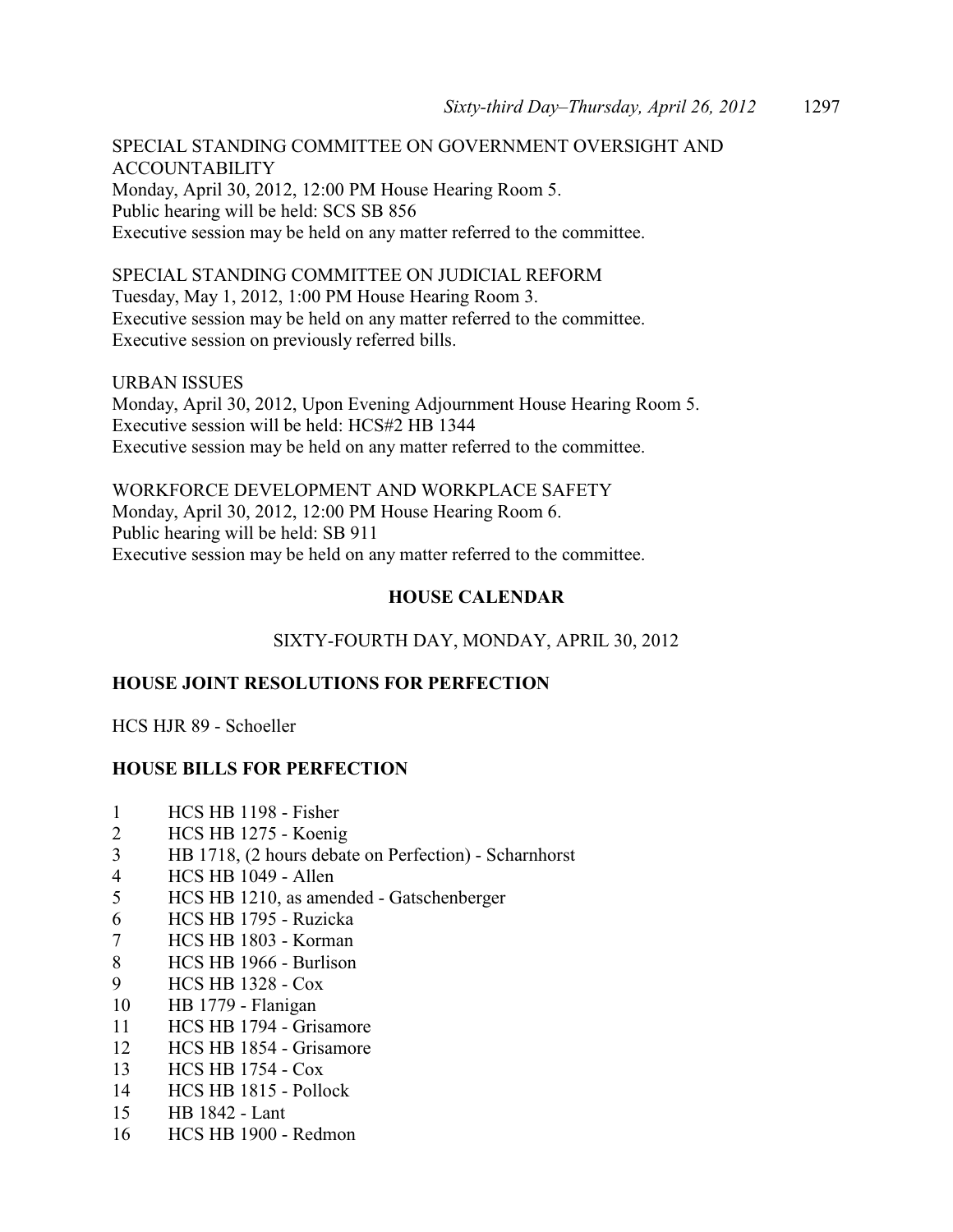- HCS HB 1922 Molendorp
- HCS HB 1935 Franz
- HB 2063 Denison
- HCS HB 2100 Denison
- HCS HB 1709 Hough
- HCS HB 1710 Hough
- HCS HBs 1076 & 1302 Wyatt
- HCS HB 1245 Lauer
- HCS#2 HB 1358 Gatschenberger
- 26 HCS HB 1397 Gatschenberger<br>27 HCS HBs 1542 & 1101 Koenig
- HCS HBs 1542 & 1101 Koenig
- HCS#2 HB 1213 Franklin
- HB 1357 Gatschenberger
- HCS HB 1526 Dieckhaus
- HCS HB 1846 Long

# **HOUSE BILLS FOR PERFECTION - FEDERAL MANDATE**

HCS HB 1988 - Brandom

# **HOUSE JOINT RESOLUTIONS FOR THIRD READING**

HCS HJR 61 - Loehner

# **HOUSE BILLS FOR THIRD READING**

- HB 1277 Long
- HCS HBs 1298 & 1180 Parkinson
- HB 1431 Hoskins
- HB 1066 McGhee
- HCS#2 HB 1475 Cross
- HB 1455 Gatschenberger

# **SENATE BILLS FOR SECOND READING**

- SCS SB 625
- SS SCS SB 803
- SS SB 854
- SB 893

# **SENATE BILLS FOR THIRD READING**

- HCS SCS SB 569 Dugger
- SB 611 Stream
- SS SCS SB 719, E.C. Brown (116)
- HCS SCS SB 562, E.C. Thomson
- HCS SB 455, (Fiscal Review 4/26/12) Thomson